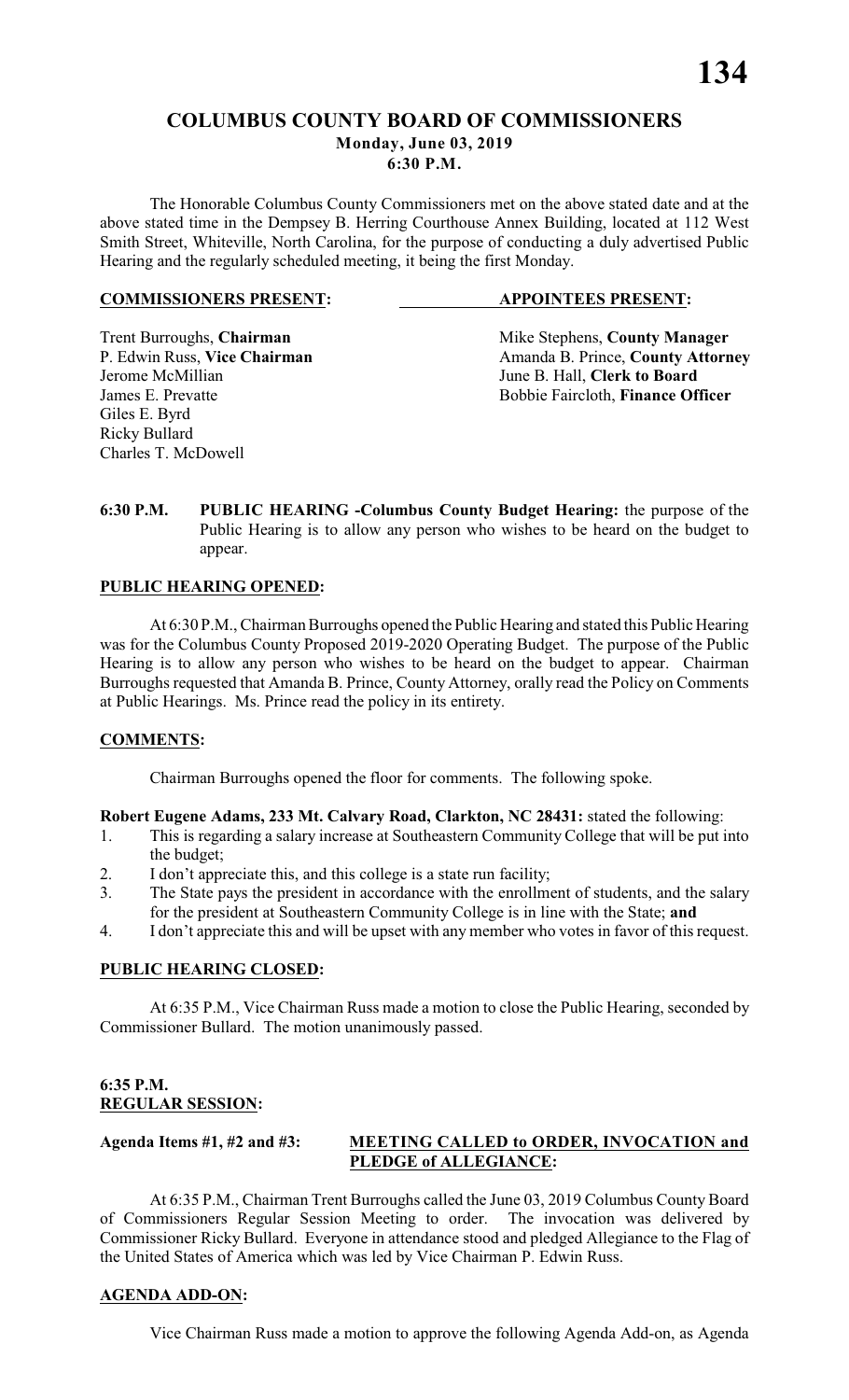Item #13A, seconded by Commissioner McDowell. The motion unanimously passed.

**Emergency Services - Request Funds from Fund Balance:** Kay Worley, Emergency Services Director, is requesting \$43,225.05 to be taken from Fund Balance to make needed repairs to county radio communication system.

**(Kay Worley will be present to explain and answer any questions the Commissioners may have.)**

#### **Agenda Item #4: PRESENTATION - RETIREMENT PLAQUE:**

Chairman Burroughs presented the following retirement plaque to Rebecca A. McDowell for her many years of service to the Columbus County Health Department.

# *PRESENTED TO REBECCA A. McDOWELL*

# *IN GRATEFUL APPRECIATION FOR YOUR DEDICATION AND LOYALTY TO*

# *COLUMBUS COUNTY HEALTH DEPARTMENT 04-01-1999 - 04-19-2019*

*\* \* \* \* \* \* \**

# *COLUMBUS COUNTY BOARD OF COMMISSIONERS*

# **Agenda Item #5: BOARD MINUTES APPROVAL:**

Due to the May 20, 2019 Regular Session Board Meeting Minutes being in **Rough Draft** form, Commissioner Prevatte made a motion to table the May 20, 2019 Regular Session Board Meeting Minutes, seconded by Commissioner Byrd. The motion unanimously passed.

## **Agenda Item #6: TAX - INTERLOCAL AGREEMENT between COLUMBUS COUNTY and the TOWN of CHADBOURN for TAX BILLING and COLLECTIONS:**

Pat Garrell, Finance Officer of Chadbourn, requested Board approval of the following Interlocal Agreement between Columbus County and the Town of Chadbourn for Tax Billing and Collections.

#### **INTERLOCAL AGREEMENT between CO0LUMBUS COUNTY and the TOWN of CHADBOURN for TAX BILLING and COLLECTIONS**

#### **NORTH CAROLINA COLUMBUS COUNTY**

This Agreement made and entered into this 1st day of July 2019, by and between the COUNTY of COLUMBUS, North Carolina, party of the first part, herein referred to as County, and the TOWN of CHADBOURN, North Carolina, party of the second part, herein referred to as Town:

#### **WITNESSETH:**

WHEREAS, both parties feel that is would be mutually advantageous to cooperate in developing a single system for billing all ad-valorem taxes within the County to be reimbursed on a fee basis.

NOW, THEREFORE, in consideration of the mutual covenants of the parties hereto and for the purpose aforesaid, it is hereby agreed by and between the County and Town as follows:

1. County will bill and collect ad-valorem taxes due Town for the fiscal year beginning Jul 1, 2019 and subsequent years so long as this Agreement shall continue in force.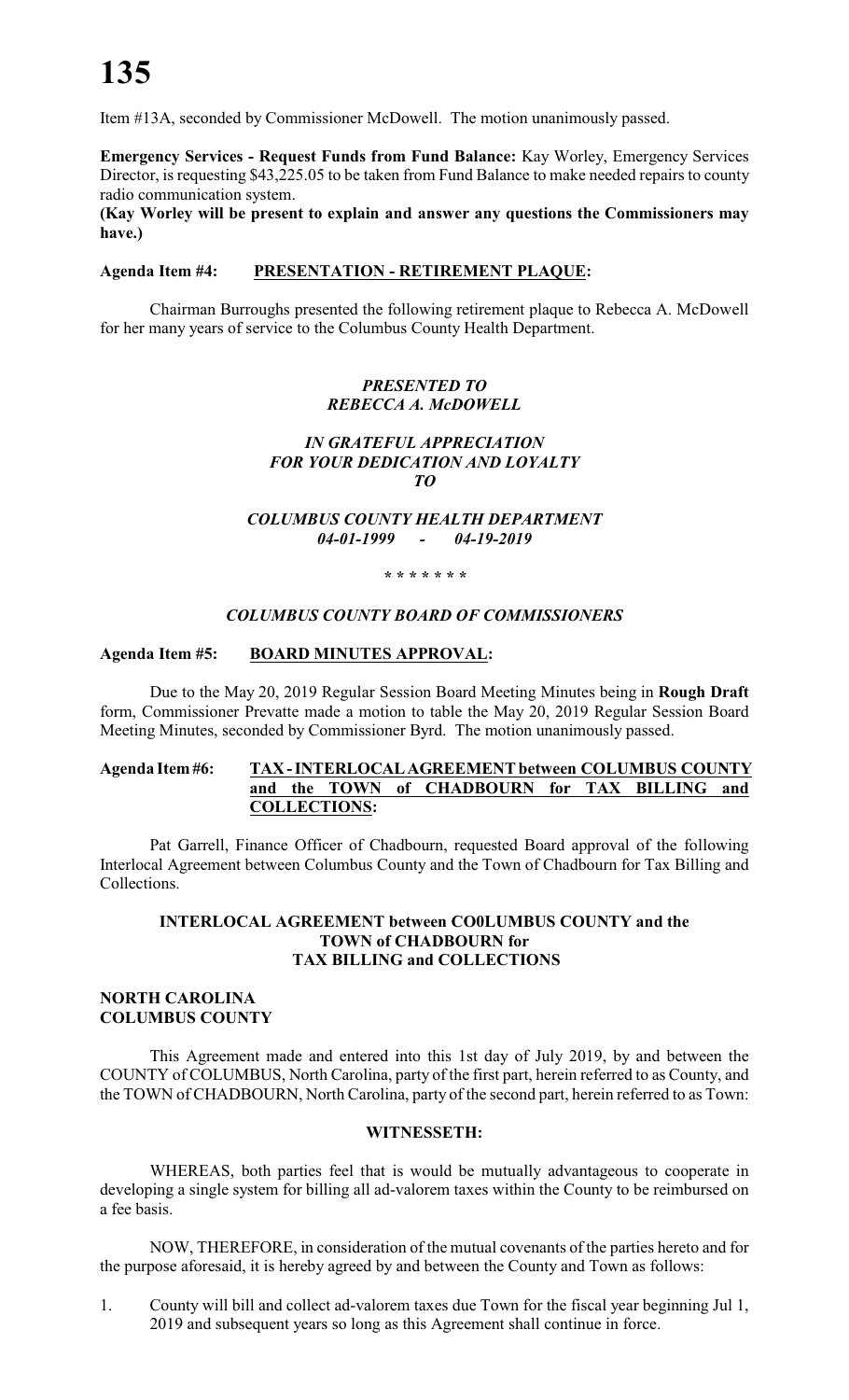- 2. Town shall pay County three and 00/100 (\$3.00) dollars per account serviced rendered by it on behalf of Town as reimbursement for County's services rendered under the terms of this Agreement. County shall bill Town no less than annually for services performed under this Agreement, and may bill quarterly at its discretion. Bills rendered for the services supplied hereunder are payable within thirty-five (35) days from date thereof, to Columbus County Government, Whiteville, NC. Thereafter a late payment of one (1%) percent per month will be assessed after the due date shall be applicable to all bills rendered to Town pursuant to this Agreement, except for monthly bills in dispute and notice has been given to the County of the dispute, within 15 days of receipt.
- 3. The Town agrees that the County shall not be liable to any taxpayer for any mistake or omission in any tax bill sent to the taxpayer by the County for the Town. The town further agrees to execute a Release Agreement on an individual basis should any mistake or omission occur.
- 4. Ad-valorem taxes due the Town that are collected by the County are payable within thirtyfive (35) days from the month received, to Town of Chadbourn City Fin Finance Office, Chadbourn, North Carolina. Thereafter a late payment of one (1%) percent per month will be assessed after the due date shall be applicable to those ad-valorem taxes collected but not transmitted to Town pursuant to this Agreement, except for monthly amount in dispute and notice has been given to the Town of the dispute, within 15 days of receipt.
- 5. The County shall not be responsible for collecting any real property taxes due to the Town of Chadbourn for tax years prior to 2019.

**THIS AGREEMENT** may be rescinded by a Resolution adopted by a majority vote of either Board of Commissioners of Columbus County or the Council of the Town of Chadbourn and upon 120 days written notice by either party.

**THIS AGREEMENT** for joint tax billing functions between the Town and County shall be valid for a period of two (2) years from the date hereof and automatically renewed thereafter for periods of one (1) year until rescinded pursuant to the preceding paragraph.

**THIS AGREEMENT** bears an effective date of July 01, 2019.

**IN WITNESS WHEREOF**, Columbus County and the Town of Chadbourn have caused this instrument to be signed by their proper officials, by authority of the governing body of each tax unit, duly adopted.

# COLUMBUS COUNTY BOARD OF COMMISSIONERS /s/ TRENT BURROUGHS, Chairman

ATTEST: **(Seal)** /s/ June B. Hall Clerk to the Board

# TOWN OF CHADBOURN /s/ PHILLIP C. BRITT, Mayor

ATTEST: /s/ PATRICIA E. GARRELL, Finance Officer

# **(SEAL)**

Approved as to form

Columbus County Attorney

Commissioner Russ made a motion to approve the Interlocal Agreement between Columbus County and the Town of Chadbourn for Tax Billing and Collections, seconded by Commissioner Bullard.

# **AMENDED MOTION:**

Commissioner Russ made an amended motion to approve the Interlocal Agreement between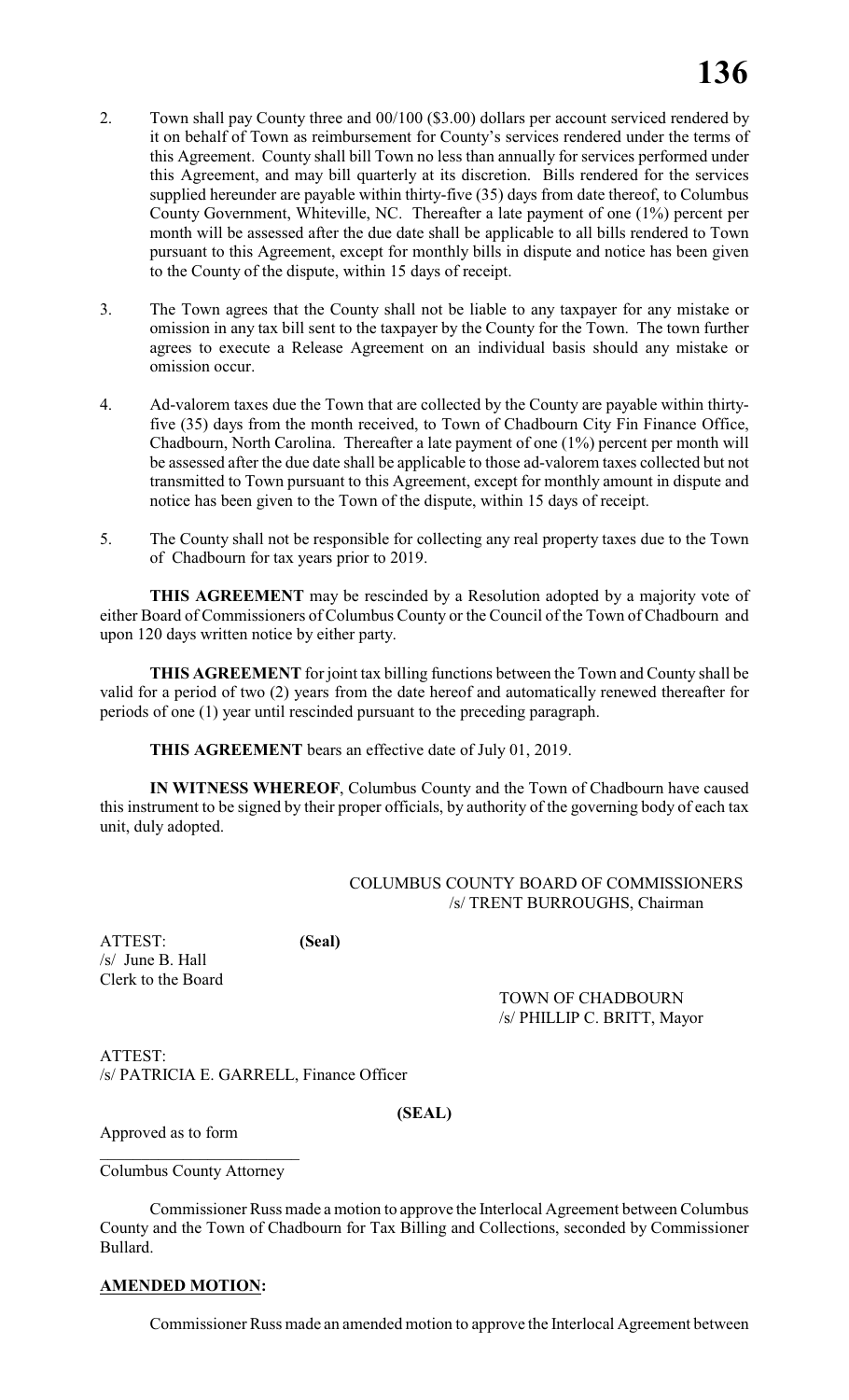Columbus County and the Town of Chadbourn for Tax Billing and Collections, and to visit existing agreements with other town and cities, seconded by Commissioner Bullard. The amended motion unanimously passed.

# **Agenda Item #7: AIRPORT DEPARTMENTAL UPDATE:**

Phil Edwards, Airport Manager, delivered the following Departmental Update.

- 1. We had a productive and an eventful year at Columbus County Airport.;
- 2. Following Hurricane Florence, we welcomed 150 compassion flights to the Airprot to deliver food and supplies.;
- 3. Two (2) of the most memorable flights that landed at the Airport were those of a Tennessee National Guard Black Hawk Helicopter. They were life saving rescue flights that brought a family and the family's 21 hunting dogs to Columbus County Airport.;
- 4. I am happy to report that the independent study on the Economic Impact of Aviation conducted by North Carolina State University's Institute for Transportation Research and Education for the North Carolina Division of Aviation released in January 2019 revealed that North Carolina's airports generate far greater economic benefits that previously reported. North Carolina's public airports annually contribute \$52 billion to the state's economy, supporting 307,000 jobs that generate \$12.6 billion in personal income and \$2.2 billion in state and local taxes. Columbus CountyAirport has an economic impact of \$164,640,000.00 generating \$20,411,000.00 in state and local taxes.;
- 5. Our Runway Rehabilitation and Runway Lighting Project has been successfully completed and is serving as well.;
- 6. We are currently working on our perimeter fencing project.; **and**
- 7. I am personally very proud of what has been accomplished at the airport and I cannot thank you enough for your support. Our airport is the gateway to our community and it is an airport of which all citizens of Columbus can be proud.

# **Agenda Item #8: PLANNING - APPROVAL of the USE of PROFESSIONAL SERVICE FUNDS:**

Samantha Alsup, Planning Director, requested Board approval of the use of funds for abatement and removal of junked vehicles and nuisance violations.

Commissioner McDowell made a motion to approve the use of funds for abatement and removal of junked vehicles and nuisance violations, seconded by Vice Chairman Russ. The motion unanimously passed.

# **Agenda Item #9: PLANNING - APPROVAL of CARRY OVER BALANCE of PROFESSIONAL SERVICES:**

Samantha Alsup, Planning Director, requested Board approval to carry the Professional Services funds to FY 2019-2020 for demolition and abatement of the Fair Bluff Motel and other structures on that same parcel.

Commissioner Byrd made a motion to approve to carry the Professional Services funds to FY 2019-2020 for demolition and abatement of the Fair Bluff Motel and other structures on that same parcel, seconded by Commissioner Prevatte. The motion unanimously passed.

# **Agenda Item #10: BUILDING INSPECTIONS - PERMIT FEE INCREASES:**

Wayland Townsend, Building Inspections Director, requested Board approval of the following listed permit fee increases.

# **PROPOSED FEE CHANGED 2019**

| <b>SINGLEWIDE:</b> | <b>NOW</b> | <b>PROPOSED</b> |
|--------------------|------------|-----------------|
| <b>SET-UP</b>      | \$75       | \$75            |
| <b>ELEC</b>        | \$65.00    | \$75.00         |
| <b>PLUM</b>        | \$50       | \$75.00         |
| <b>TOTAL:</b>      | \$190      | \$225           |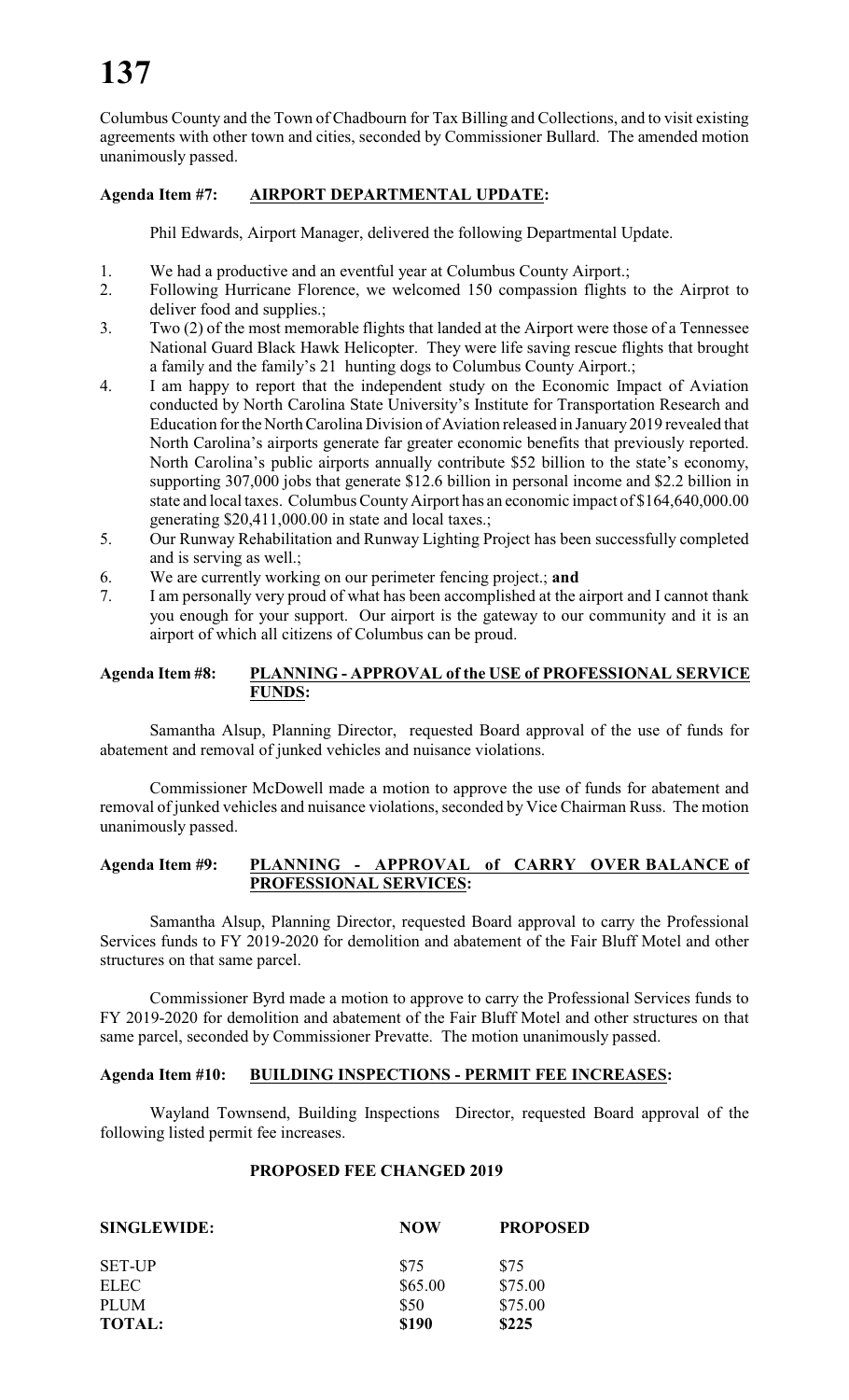| <b>DOUBLE WIDE &amp; TRIPLE:</b> | \$75    | \$100.00 |
|----------------------------------|---------|----------|
| ELEC.                            | \$65.00 | \$100.00 |
| <b>PLUM</b>                      | \$50.00 | \$75.00  |
| <b>TOTAL:</b>                    | \$190   | \$275.00 |

# **RESIDENTIAL BUILDING PERMITS:**

| <b>SINGLE FAMILY</b>                  | \$.24 SQ HEATED<br>\$.20 UNHEATED | \$.32 SQ HEATED<br>\$.24 UNHEATED |
|---------------------------------------|-----------------------------------|-----------------------------------|
| <b>DUPLEX</b>                         | \$.24 HEATED                      | \$.40 HEATED                      |
| TOWNHOUSE                             | \$.24 HEATED                      | \$.32 HEATED                      |
| <b>MODULAR</b>                        | \$0.24 HEATED<br>\$.24 HEATED     | \$0.32 HEATED                     |
| <b>HOME ADDITION</b>                  |                                   | \$.32 UNHEATED                    |
| ACCESSORY BUILDING<br>ALL UNIUEATED   | \$.24 HEATED                      | \$.32 UNHEATED                    |
| <b>ALL UNHEATED</b>                   | \$0.20                            | \$0.24                            |
| <b>MINIMUM PERMIT</b>                 | \$75.00                           | \$100.00                          |
| <b>FINISH BONUS ROOM</b>              | \$75.00                           | \$150.00                          |
| <b>DECK OPEN</b>                      | \$75.00                           | \$100.00                          |
| DECK COVERED                          | \$100.00                          | \$150.00                          |
| PORCH OPEN                            | \$75.00                           | \$100.00                          |
| PORCH COVERED                         | \$100.00                          | \$150.00                          |
| <b>GARAGE ENCLOSURE</b>               | \$100.00                          | \$150.00                          |
| <b>REMODEL</b>                        | \$100.00                          | \$150.00                          |
| <b>SWIMMING POOL</b>                  | \$75.00                           | \$125.00                          |
| <b>PIERS</b>                          | \$100.00                          | \$150.00                          |
| <b>COMMERCIAL:</b>                    |                                   |                                   |
| <b>HEATED</b>                         | \$0.30                            | \$0.45                            |
| <b>UNHEATED</b>                       | \$0.20                            | \$0.30                            |
| <b>MINIMUM</b>                        | \$100.00                          | \$200.00                          |
| REMODEL UP TO 1000 SQ                 | \$100.00                          | \$200.00                          |
| ABOVE 1000                            | \$0.10                            |                                   |
| <b>APARTMENTS</b>                     | \$0.30                            | \$0.40                            |
| MODULAR OFFICE / CLASSROOM            | \$0.24                            | \$0.40                            |
| <b>CELLPHONE TOWER</b>                | \$150.00                          | \$500.00                          |
| <b>CHANGE OF USE</b>                  | \$100.00                          | \$100.00                          |
| COMMERCIAL PLAN REVIEW                | \$0                               | \$100.00                          |
| SOLAR FARM & WASTE TREATMENT \$100.00 |                                   | \$.005 UP TO 2 MIL<br><b>JOB</b>  |
|                                       |                                   | \$.0025 OVER 2 MIL<br><b>JOB</b>  |
| <b>INSULATION:</b>                    |                                   |                                   |
| Up to $1,000$ SQ                      | \$50.00                           | \$75.00                           |
| Above 1,000 SQ                        | \$0.03                            |                                   |
| <b>MOVING HOME:</b>                   |                                   |                                   |
| In County Inspection                  | No Charge                         | \$50.00                           |
| Outside of County                     | \$100.00                          | \$150.00                          |
| <b>Moving Permit</b>                  | \$150.00                          | \$200.00                          |
| Footing and Foundation                | \$100.00                          | \$150.00                          |
| Footing for Mobile Home               | \$45.00                           | \$75.00                           |
| <b>ELECTRICAL:</b>                    |                                   |                                   |
| New Construction up to 200 AMP        | \$100.00                          | \$150.00                          |
| New SFR up to 2,000 Sq Ft             | \$100.00                          | \$150.00                          |
| Over 2,000 Sq Ft                      | \$0.25                            | \$200.00                          |
| Above 200 AMP                         | 0.25 Per Add AMP                  |                                   |
| T-Pole                                | \$40.00                           | \$50.00                           |
| Service Pole                          | \$40.00 Remove This               |                                   |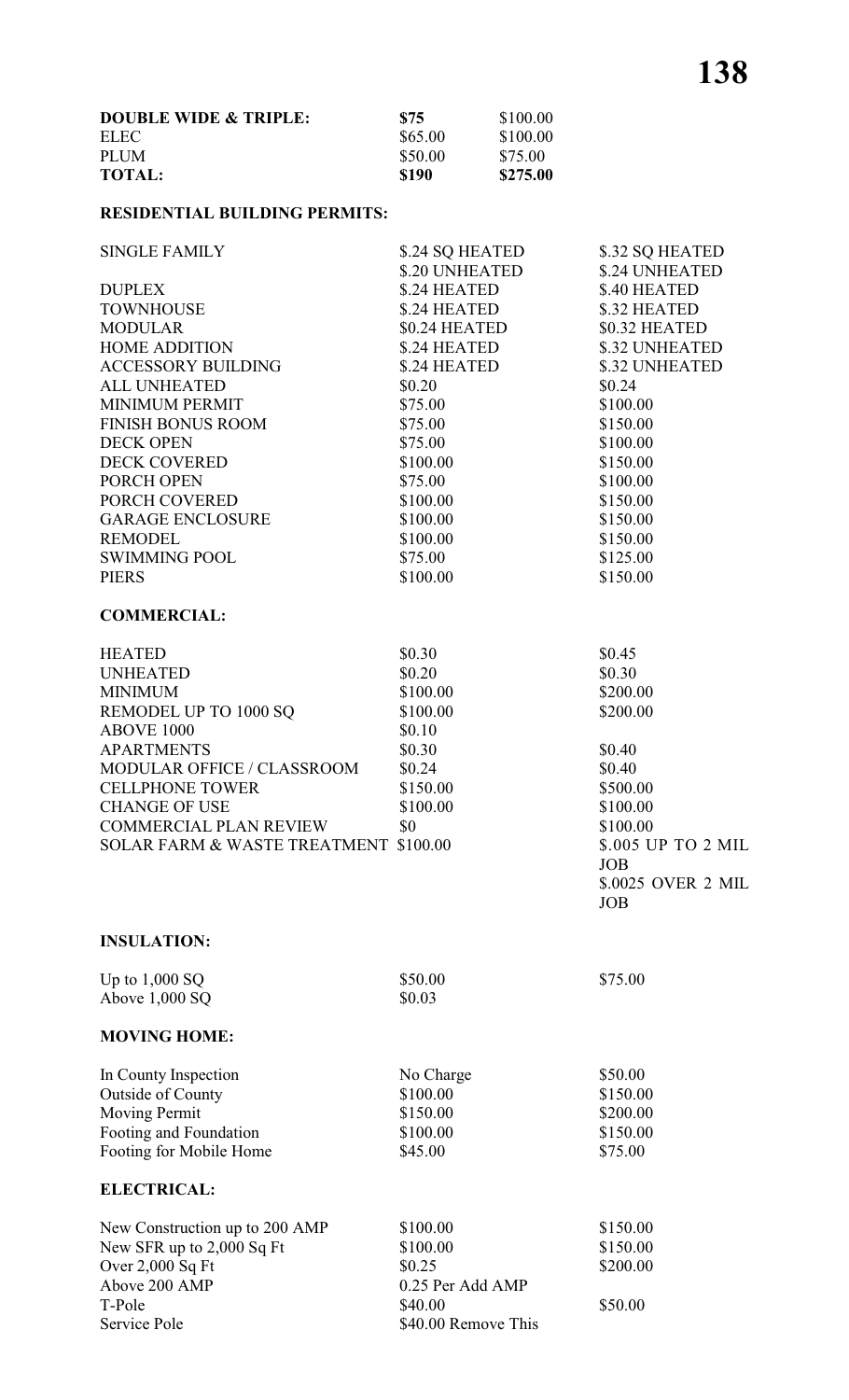# **139**

| \$100.00      | \$100.00 |
|---------------|----------|
| \$40.00       | \$50.00  |
| \$50.00       | \$100.00 |
| \$50.00       | \$100.00 |
| \$50.00       | \$100.00 |
| \$.25 ADD AMP |          |
| \$50.00       | \$75.00  |
| \$10.00       |          |
| \$10.00       |          |
| \$5.00        |          |
| \$65.00       | \$125.00 |
|               |          |
| \$50.00       | \$60.00  |
| $0.5$ a box   |          |
| \$3.00        | \$5.00   |
| \$70.00       | \$100.00 |
| \$2.00        | \$3.00   |
| \$75.00       | \$125.00 |
| \$4.00        | \$5.00   |
| \$40.00       | \$75.00  |
| \$40.00       | \$100.00 |
| \$50.00       | \$150.00 |
|               |          |

Vice Chairman Russ made a motion to accept the Proposed Permit fee Increases effective July 01, 2019, that was presented, seconded by Commissioner Prevatte. The motion unanimously passed.

# **Agenda Item #11: AGING - RELEASE of FUNDS:**

Amanda Harrelson, Director of Aging, requested Board approval to release \$8,524 back to Region O Family Caregiver Program for another county to utilize. Ms. Harrelson stated the funds to be returned had decreased to \$5,177.00.

Commissioner Prevatte made a motion to approve the release of \$5,177.00 funds for Family Caregiver Program, of the \$36,000.00, seconded by Commissioner Byrd. The motion unanimously passed.

# **Agenda Item #12: FINANCE - RESOLUTION MAKING CERTAIN FINDINGS and APPOINTMENTS and REQUESTING APPROVAL of the LOCAL GOVERNMENT COMMISSION, and PUBLIC HEARING DATE:**

Bobbie Faircloth, Finance Director, requested Board approval of the following Resolution, and establishment of June 17, 2019, at 6:30 P.M. for Public Hearing.

# **EXTRACTS FROM MINUTES OF BOARD OF COMMISSIONERS**

The Board of Commissioners (the "Board") for the County of Columbus (the "County") held a regular meeting in the Dempsey B. Herring Courthouse Annex Building, located at 112 West Smith Street, Whiteville, North Carolina 28472, at 6:30 P.M. on June 3, 2019. The following Commissioners were:

Present:

\_\_\_\_\_\_\_\_\_\_\_\_\_\_\_\_\_\_\_\_\_\_\_\_\_\_\_\_\_\_\_\_\_\_\_\_\_\_\_\_\_\_\_\_\_\_\_\_\_\_\_\_\_\_\_\_\_\_\_\_\_\_\_\_\_\_\_\_\_\_\_\_\_\_\_\_\_\_ Absent:

# **RESOLUTION MAKING CERTAIN FINDINGS AND APPOINTMENTS AND REQUESTING APPROVAL OF THE LOCAL GOVERNMENT COMMISSION**

\_\_\_\_\_\_\_\_\_\_\_\_\_\_\_\_\_\_\_\_\_\_\_\_\_\_\_\_\_\_\_\_\_\_\_\_\_\_\_\_\_\_\_\_\_\_\_\_\_\_\_\_\_\_\_\_\_\_\_\_\_\_\_\_\_\_\_\_\_\_\_\_\_\_\_\_\_\_ \_\_\_\_\_\_\_\_\_\_\_\_\_\_\_\_\_\_\_\_\_\_\_\_\_\_\_\_\_\_\_\_\_\_\_\_\_\_\_\_\_\_\_\_\_\_\_\_\_\_\_\_\_\_\_\_\_\_\_\_\_\_\_\_\_\_\_\_\_\_\_\_\_\_\_\_\_\_

**WHEREAS,** the County of Columbus (the "County") has determined to finance a portion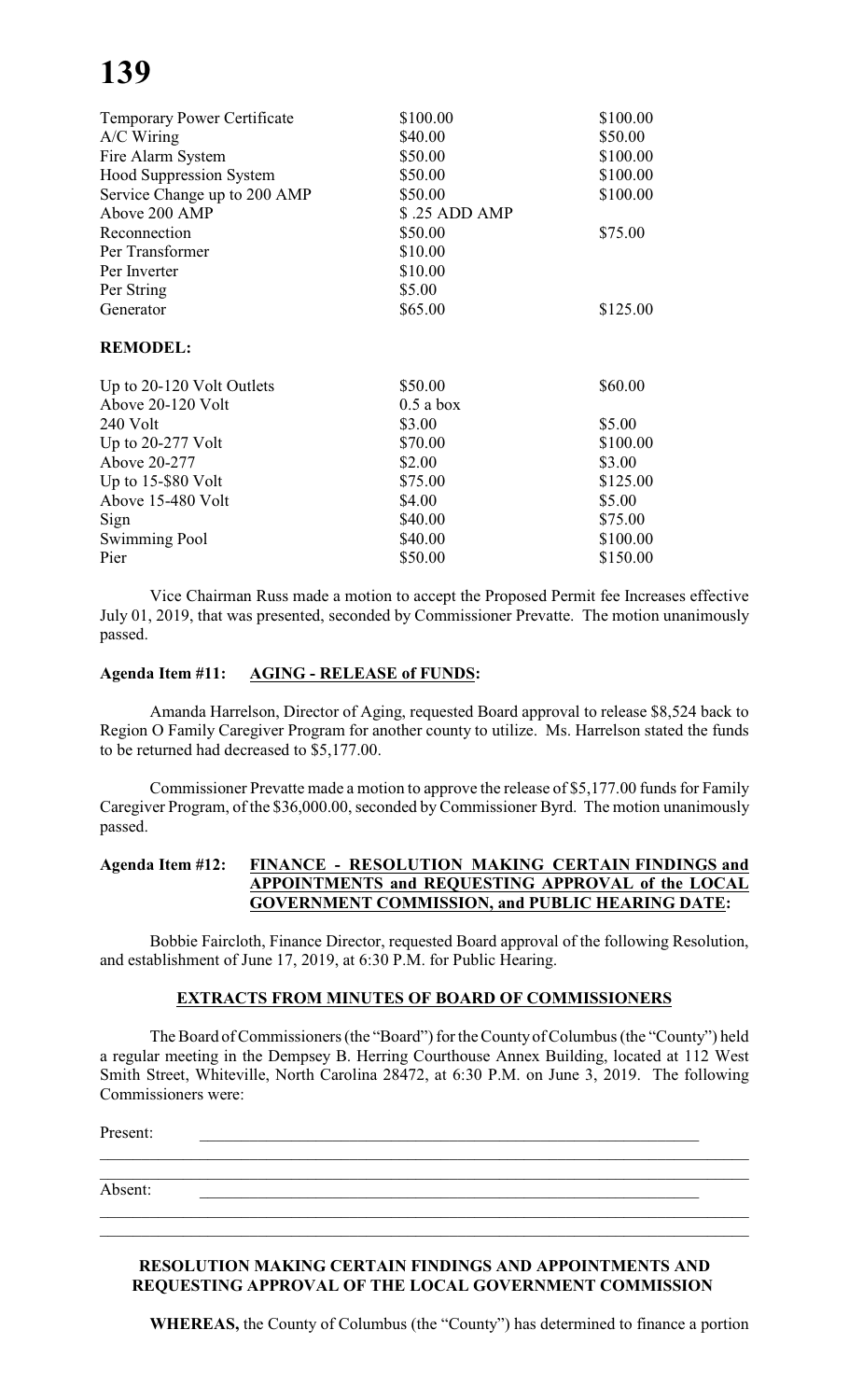of the cost of renovating, expanding, equipping and improving an existing school facility known as Whiteville High School, including but not limited to the addition of classrooms, computer labs, administration, guidance, dining, band and support spaces, as well as the renovation of visual arts, ROTC, dance and drama spaces (the "Project"); and

**WHEREAS,** the County is considering undertaking an installment financing pursuant to G.S. §160A-20, as amended, for the purpose of providing funds in an amount not to exceed \$16,000,000, with other available funds, for the construction and other accomplishment of the Project;

**NOW, THEREFORE, BE IT RESOLVED** by the Board of Commissioners as follows:

- 1. The Board of Commissioners hereby finds and determines in connection with the proposed installment financing contract that (a) such proposed installment financing is necessary or expedient to the County, (b) such proposed installment financing, under current circumstances, is preferable to a general obligation bond issue of the County for the same purpose, (c) the sums estimated to fall due under such proposed installment financing are adequate and not excessive for their proposed purpose, (d) the County's debt management procedures and policies are good and its debt will continue to be managed in strict compliance with the law, (e) no increase in taxes will be necessary due to the proposed installment financing and (f) the County is not in default regarding any of its debt service obligations.
- 2. The County Manager, the Finance Director and the County Attorney of the County are each hereby designated as a representative of the County to file an application for approval of such installment financing with the Local Government Commission of North Carolina and are authorized to take such other actions as may be advisable in connection with such proposed acquisition and the development of such installment financing; and all actions heretofore taken by any of such officers or any other officer of the County relating to such matters on behalf of the County are hereby approved, ratified and confirmed.
- 3. The Board hereby requests the Local Government Commission of North Carolina to approve such proposed installment financing under Article 8 of Chapter 159 of the General Statutes of North Carolina. The Board appoints Robinson Bradshaw & Hinson P.A. as special counsel for the transaction and First Tryon Advisors. as financial advisor for the transaction.
- 4. This Resolution shall become effective immediately upon its adoption.

Commissioner \_\_\_\_\_\_\_\_\_\_\_\_ seconded the motion and the motion was adopted by the following vote:

AYES:

NAYS:

**\*\*\***

Commissioner \_\_\_\_\_\_\_\_\_\_\_\_\_\_\_\_\_\_ introduced the following Resolution which was read by title, and moved it be adopted:

# **RESOLUTION CALLING A PUBLIC HEARING ON WHETHER THE BOARD OF COMMISSIONERS FOR THE COUNTY OF COLUMBUS, NORTH CAROLINA SHOULD APPROVE A PROPOSED INSTALLMENT FINANCING TO FINANCE A PORTION OF THE COST OF VARIOUS PROJECTS AND WHETHER SAID COUNTY SHOULD ACQUIRE CERTAIN SCHOOL PROPERTY INCLUDED IN SUCH PROJECTS**

**WHEREAS,** the County of Columbus (the "County") has determined to finance a portion of the cost of renovating, expanding, equipping and improving an existing school facility known as Whiteville High School, including but not limited to the addition of classrooms, computer labs, administration, guidance, dining, band and support spaces, as well as the renovation of visual arts, ROTC, dance and drama spaces (the "Project"); and

**WHEREAS,** the County is considering undertaking an installment financing pursuant to G.S. §160A-20, as amended, for the purpose of providing funds in an amount not to exceed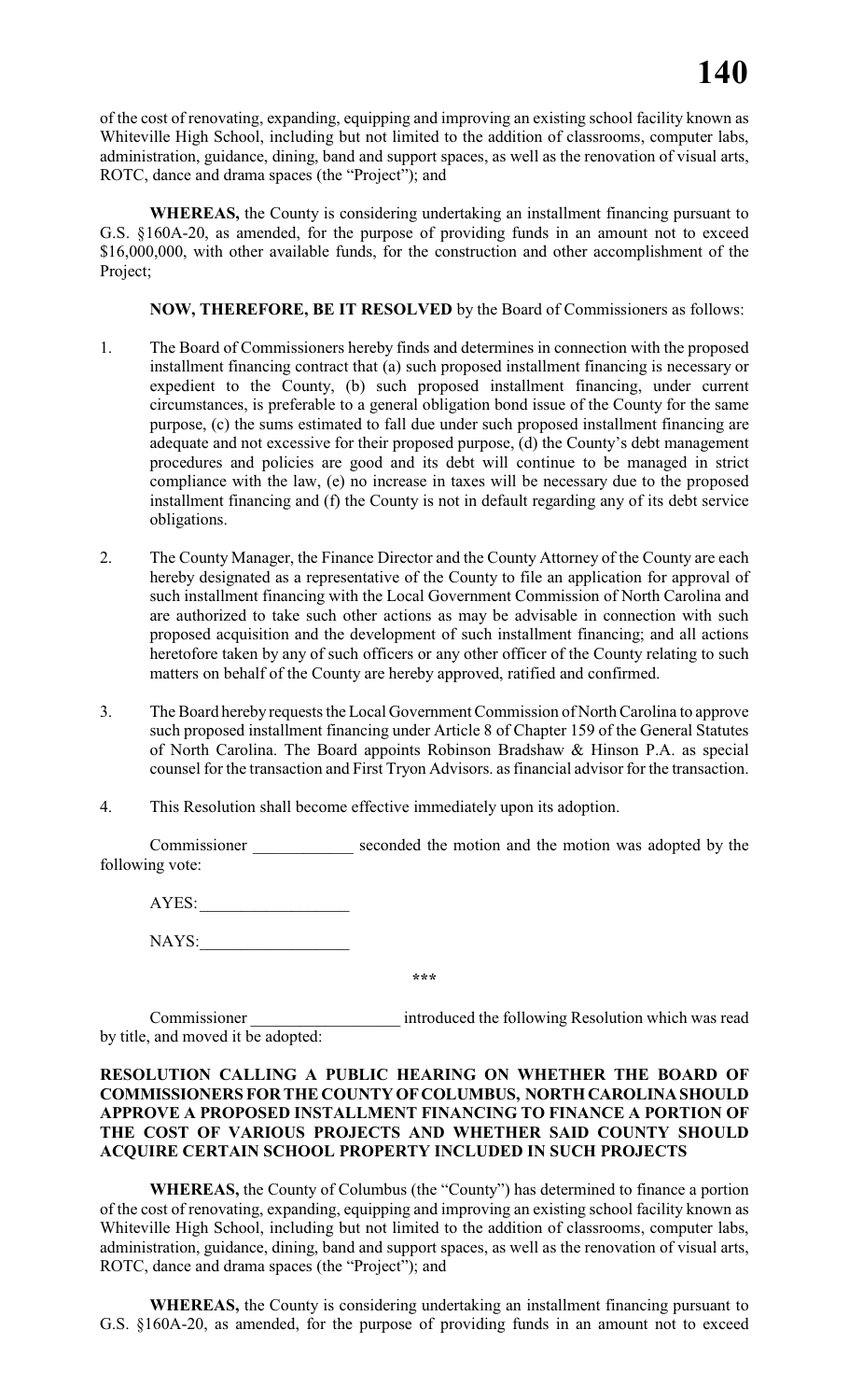\$16,000,000, with other available funds, for the construction and other accomplishment of the Project, and the County is authorized to do so only after a public hearing on such proposed agreement; and

**WHEREAS,** in connection with the proposed installment financing, the County is considering acquiring from the Whiteville City Schools Board of Education an interest in the real and personal property included in the Project, including specifically the site of the Project and the improvements thereon, for use by the Whiteville City Schools and, pursuant to G.S. §153-158.1 as amended, the County is authorized to do so only after a public hearing on whether the County should acquire such property; and

**WHEREAS,** it is necessary to call a public hearing on such proposed installment financing agreement and acquisition of property;

**NOW, THEREFORE, BE IT RESOLVED** by the Board of Commissioners as follows:

- 1. A public hearing shall be held at 6:30 P.M., or as soon thereafter as the matter can be heard, on June 17, 2019 in the Dempsey B. Herring Courthouse Annex Building, located at 112 West Smith Street, Whiteville, North Carolina 28472, for the purpose of considering whether the Board of Commissioners for the County (the "Board") should approve (a) such proposed installment financing and certain related documents pursuant to G.S. §160A-20, as amended, for the purpose of providing funds in an amount not to exceed \$16,000,000, with any other available funds, for the construction and other accomplishment of the Project and (b) such proposed acquisition of the site of the Project and improvements thereon pursuant to G.S. §153-158.1 as amended. The County would secure the repayment by it of moneys advanced pursuant to such proposed agreement by granting a security interest in all or a portion of the Project and certain related property.
- 2. The Clerk to the Board shall cause a notice of such public hearing to be published in The News Reporter once at least 10 days before June 17, 2019.
- 3. This resolution shall take effect immediately upon its passage.

Commissioner \_\_\_\_\_\_\_\_\_\_\_\_ seconded the motion and the motion was adopted by the following vote:

AYES:\_\_\_\_\_\_\_\_\_\_\_\_\_\_\_\_\_\_

NAYS:\_\_\_\_\_\_\_\_\_\_\_\_\_\_\_\_\_\_

\* \* \*

# **STATE OF NORTH CAROLINA )**

# **COUNTY OF COLUMBUS)**

I, **JUNE B. HALL**, Clerk to the Board of Commissioners for the County of Columbus, DO HEREBY CERTIFY as follows:

1. A meeting of the Board of Commissioners for the County of Columbus, located in the State of North Carolina, was duly held June 3, 2019, such meeting having been noticed, held and conducted in accordance with all requirements of law (including open meetings requirements), and minutes of that meeting have been or will be duly recorded in the Minute Book kept by me in accordance with law for the purpose of recording the minutes of the Board of Commissioners.

2. The attached extract accurately reflects the actions taken by the Board of Commissioners with respect to the matters therein.

3. That extract correctly states the time when the meeting was convened and the place where the meeting was held and the members of the Board who attended the meeting.

**IN WITNESS WHEREOF**, I have hereunto set my hand and have hereunto affixed the seal of the County as of \_\_\_\_\_\_\_\_\_\_\_\_\_\_\_, 2019.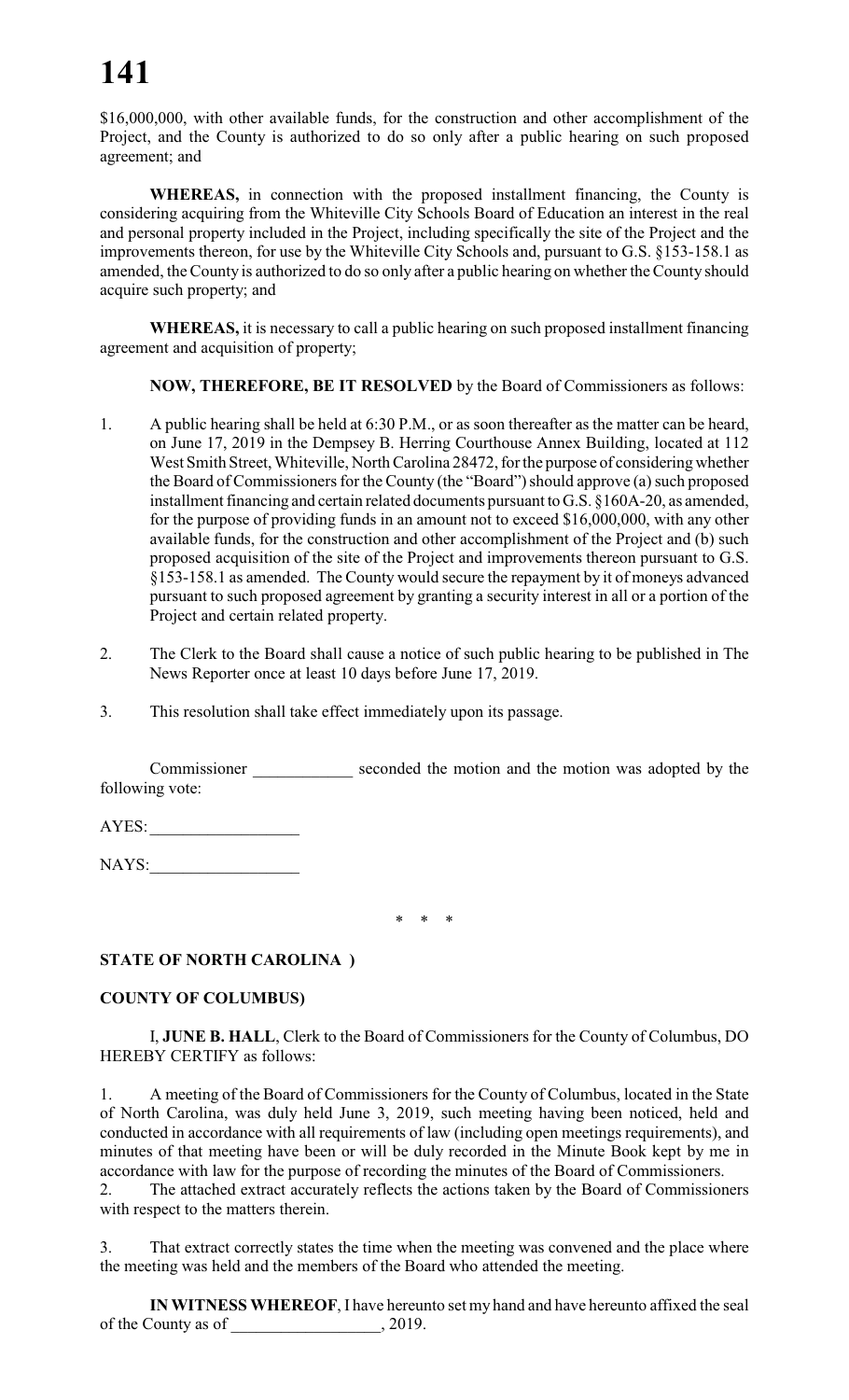# (SEAL) /s/ **JUNE B. HALL**

Clerk to the Board of Commissioners

Commissioner Prevatte made a motion to approve the Resolution Making Certain Findings and Appointments and Requesting Approval of the Local Government Commission, and the Resolution Calling a Public Hearing on Whether the Board of Commissioners for the County of Columbus, North Carolina Should Approve a Proposed Installment Financing to Finance a Portion of the Cost of Various Projects and Whether Said county Should Acquire Certain School Property Included in Such Projects, seconded by Commissioner Byrd. The motion unanimously passed.

# **Agenda Item #13: FIREWORKS - PERMISSION for FIREWORKS at SOUTH COLUMBUS HIGH SCHOOL on TUESDAY, JULY 02, 2019, REQUEST for \$1,000.00 FINANCIAL SUPPORT and WAIVER of FEE PERMIT:**

Cynthia S. Nelson, Volunteer, Tabor City Chamber of Commerce, requested permission for fireworks for the 32nd Annual Columbus County Fourth of July Fireworks Celebration, request for \$1,000.00 financial support and waiver of the fee permit.

Commissioner Bullard made a motion to approve the permission for fireworks for the 32nd Annual Columbus County Fourth of July Fireworks Celebration at South Columbus High School on Tuesday, July 02, 2019, and waiver of the fee permit, seconded by Commissioner Byrd. The motion unanimously passed.

# **Agenda Item #13A. EMERGENCY SERVICES - REQUEST FUNDS FROM FUND BALANCE:**

Kay Worley, Emergency Services Director, requested \$43,225.05 to be taken from Fund Balance to make needed repairs to county radio communication system.

After lengthy discussion, Commissioner McDowell made a motion to approve the forty-three thousand, two hundred twenty-five and 03/100 (\$43,225.03) dollars to be taken from Fund Balance to make needed repairs to county radio communication system, seconded by Commissioner Prevatte. The motion unanimously passed.

# **Agenda Item #14: APPOINTMENTS/REAPPOINTMENTS/REPLACEMENTS to COMMITTEES and BOARDS:**

June B. Hall, Clerk to the Board, requested appointments/reappointments/replacements made to the following committees and boards.

| <b>COMMITTEE</b>                                                                                  | ZONE/<br>EB      | PERSON(S)                                                              | <b>EXPIR.</b><br><b>DATE</b>           | <b>BOARD</b><br><b>ACTION</b>                         |
|---------------------------------------------------------------------------------------------------|------------------|------------------------------------------------------------------------|----------------------------------------|-------------------------------------------------------|
| <b>Aging Advisory Council (Region O)</b><br>$-COG-$                                               | EB<br><b>EB</b>  | <b>Guy Long</b><br>M=Prevatte<br>S=McDowell<br><b>Gene McNeil</b>      | 06/30/2019<br>06/30/2019               | <b>Appoint</b><br><b>Re-Appoint</b>                   |
|                                                                                                   | EB               | $M = Byrd$<br>S=Prevatte<br>Vacant                                     | 06/30/2019                             | ---                                                   |
| <b>Animal Control Advisory Council</b>                                                            | III              | Vacant<br>Vacant                                                       | ---                                    | <b>HOLD</b><br><b>HOLD</b>                            |
| <b>Brunswick Zoning, Planning Board</b><br>and Board of Adjustments<br><b>M= Russ S= McDowell</b> | <b>EB</b>        | Caletta Faulk - ETJ                                                    | 05/17/2019                             | <b>Re-Appoint</b>                                     |
| <b>Chadbourn Planning and Zoning</b><br><b>Board</b><br><b>M= Bullard S- McDowell</b>             | EB               | <b>ETJ - VACANT</b>                                                    |                                        | Johnny<br>Honeycutt                                   |
| <b>Economic Development</b><br><b>Commission Board of Directors</b>                               | III<br>VI<br>VII | <b>Jerry Freeman</b><br><b>Brendon H. Jones</b><br><b>John Blosser</b> | 06/30/2019<br>06/30/2019<br>06/30/2019 | <b>Re-Appoint</b><br><b>HOLD</b><br><b>Re-Appoint</b> |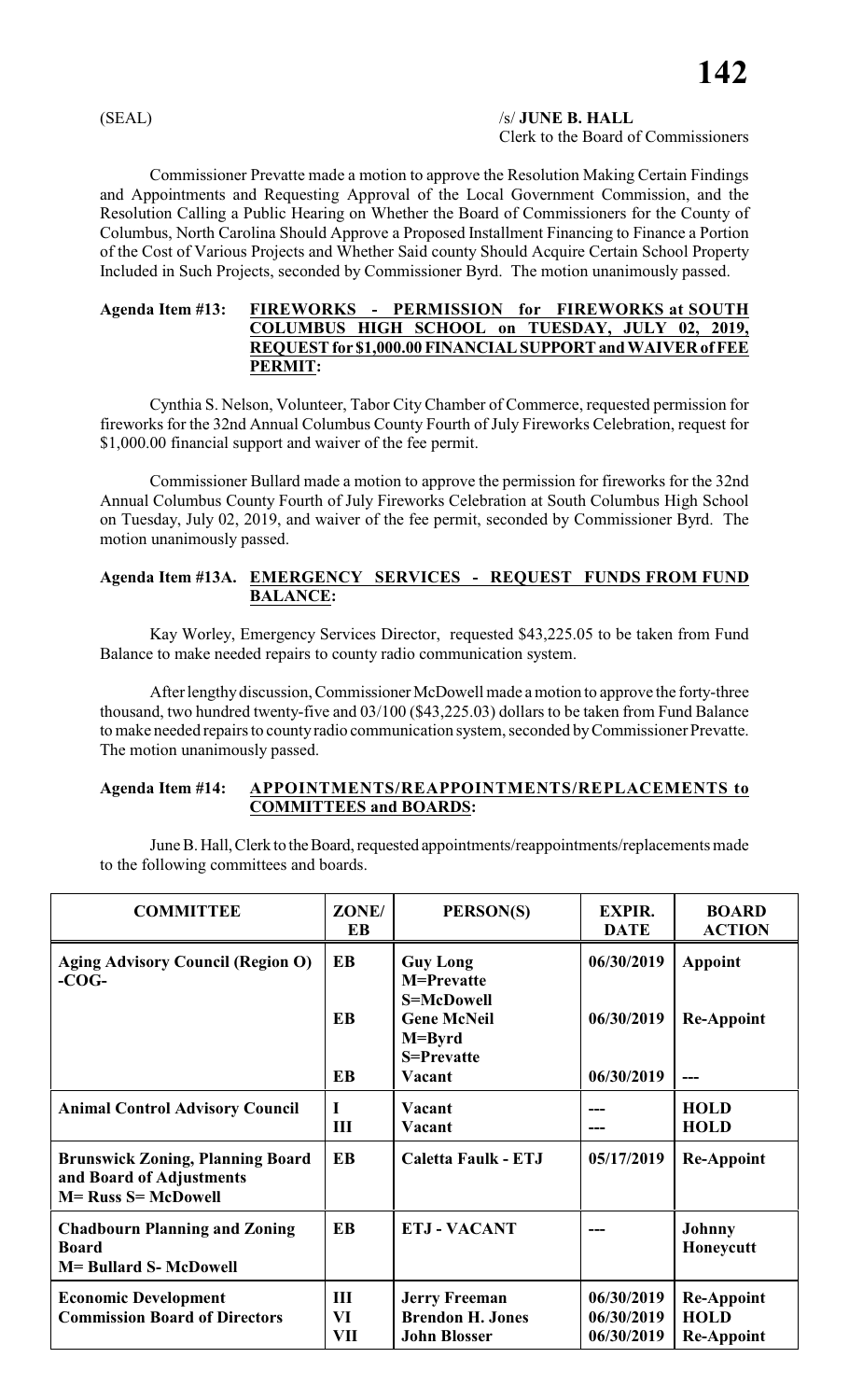# **143**

| <b>COMMITTEE</b>                                                                 | ZONE/<br>EB  | PERSON(S)                                               | <b>EXPIR.</b><br><b>DATE</b> | <b>BOARD</b><br><b>ACTION</b>          |
|----------------------------------------------------------------------------------|--------------|---------------------------------------------------------|------------------------------|----------------------------------------|
| <b>Home and Community Care Block</b><br><b>Grant for Aging Services Advisory</b> | $\mathbf I$  | <b>Barbara Williams</b><br><b>Willie Green</b>          | 06/30/2019<br>66             | <b>Re-Appoint</b><br><b>HOLD</b>       |
| Council                                                                          | $\mathbf{I}$ | <b>Sue Bell</b>                                         | ,,                           | <b>HOLD</b>                            |
|                                                                                  | III          | <b>Betty Williamson (Dec.)</b><br><b>Richard Wilson</b> | 66<br>"                      | <b>HOLD</b><br><b>HOLD</b>             |
|                                                                                  |              | <b>Blondell Junious</b>                                 | 66                           | <b>Re-Appoint</b>                      |
|                                                                                  | IV           | <b>Dan Watts</b><br><b>Robert Adams</b>                 | ,,<br>66                     | <b>HOLD</b><br><b>Re-Appoint</b>       |
|                                                                                  | $\mathbf{V}$ | <b>Henry Milligan</b>                                   | ,,                           | <b>Re-Appoint</b>                      |
|                                                                                  |              | <b>Tommy Spivey</b>                                     | 66                           | <b>Re-Appoint</b>                      |
|                                                                                  | VI           | <b>Lester Drew</b>                                      | "<br>66                      | <b>Re-Appoint</b>                      |
|                                                                                  | <b>VII</b>   | <b>Peggy Gerald</b><br>J.D. Gore                        | ,,                           | <b>Re-Appoint</b><br><b>Re-Appoint</b> |
|                                                                                  |              | <b>Judy Ward</b>                                        | 66                           | <b>Re-Appoint</b>                      |
| <b>Housing Advisory Committee</b>                                                | $\mathbf{V}$ | <b>Henry Milligan</b>                                   | 06/30/2019                   | <b>Re-Appoint</b>                      |
|                                                                                  | <b>VII</b>   | <b>James Register</b>                                   | 06/30/2019                   | <b>HOLD</b>                            |
| <b>Industrial Facilities Pollution</b>                                           | <b>EB</b>    | Carl Meares, Jr.                                        | 06/30/2018                   | <b>HOLD</b>                            |
| <b>Control Financing Authority</b>                                               |              |                                                         |                              |                                        |
| <b>Joint Community Advisory</b>                                                  | <b>EB</b>    | <b>VACANT</b>                                           | 04/20/2018                   | ---                                    |
| <b>Committee</b>                                                                 | <b>EB</b>    | <b>VACANT</b>                                           | 11/05/2018                   |                                        |
| (Recommendations for                                                             | <b>EB</b>    | <b>Deborah Spivey</b>                                   | 04/02/2019                   | <b>Re-Appoint</b>                      |
| Appointment:                                                                     | <b>EB</b>    | <b>Michael J. Creen</b>                                 | 07/16/2019                   | <b>Re-Appoint</b>                      |
| Peggy Gerald, Anita Adams, Joleen                                                | <b>EB</b>    | <b>Peggy Gerald</b>                                     | ---                          | <b>Appoint</b>                         |
| <b>Lewis and Millie Freeman)</b>                                                 | <b>EB</b>    | <b>Anita Adams</b>                                      |                              | <b>Appoint</b>                         |
|                                                                                  | <b>EB</b>    | <b>Joleen Lewis</b>                                     |                              | <b>Appoint</b>                         |
| M = Prevatte S = Byrd                                                            | <b>EB</b>    | <b>Millie Freeman</b>                                   | ---                          | <b>Appoint</b>                         |
| <b>Jury Commission</b>                                                           | EB           | <b>Gwen Joy</b>                                         | 06/30/2019                   | <b>Re-Appoint</b>                      |
| <b>Literacy Council (Columbus</b>                                                | <b>EB</b>    | Amon E. McKenzie                                        | 2019                         | <b>Jerome</b>                          |
| County)                                                                          |              |                                                         |                              | <b>McMillian</b>                       |
| <b>M=Bullard S=Prevatte</b>                                                      |              |                                                         |                              |                                        |
| <b>Southeastern Economic</b><br><b>Development Commission</b>                    | I            | <b>Raymond Shaw</b>                                     | 04/01/2019                   | <b>HOLD</b>                            |
| <b>Tabor City Planning and Zoning</b><br><b>Board</b>                            | EB           | Patrick Milligan, ETJ                                   | April,<br>2019               | <b>Re-Appoint</b>                      |
| <b>M= McDowell S= Prevatte</b>                                                   |              |                                                         |                              |                                        |
| <b>Tabor City Zoning Board of</b><br>Adjustment                                  | <b>EB</b>    | <b>Kenny Stanley</b>                                    | April,<br>2019               | <b>HOLD</b>                            |
| <b>Voluntary Agricultural District</b>                                           | III          | <b>Neil King</b>                                        | 06/30/2019                   | <b>Re-Appoint</b>                      |
| <b>Board</b>                                                                     | VI           | <b>John Wayne Hardwick</b>                              | 06/30/2019                   | <b>Re-Appoint</b>                      |
|                                                                                  | <b>VII</b>   | <b>Colby Callahan</b>                                   | 06/30/2019                   | <b>Re-Appoint</b>                      |
| <b>Whiteville Planning Board/Board of</b><br><b>Adjustment</b>                   | <b>EB</b>    | <b>Robert White</b>                                     | 09/08/2018                   | <b>HOLD</b>                            |

# **RECESS REGULAR SESSION and enter into COMBINATION MEETING of COLUMBUS COUNTY WATER and SEWER DISTRICTS I, II, III, IV and V BOARD MEETING:**

At 7:40 P.M., Commissioner Prevatte made a motion to recess Regular Session and enter into a **combination meeting** of Columbus County Water and Sewer Districts I, II, III, IV and V Board Meeting, seconded by Commissioner Bullard. The motion unanimously passed.

# **Agenda Item #15: COLUMBUS COUNTY WATER and SEWER DISTRICTS I, II, III, IV and V - APPROVAL of BOARD MEETING MINUTES:**

May 20, 2019 **Combination Meeting** of Columbus County Water and Sewer Districts I, II,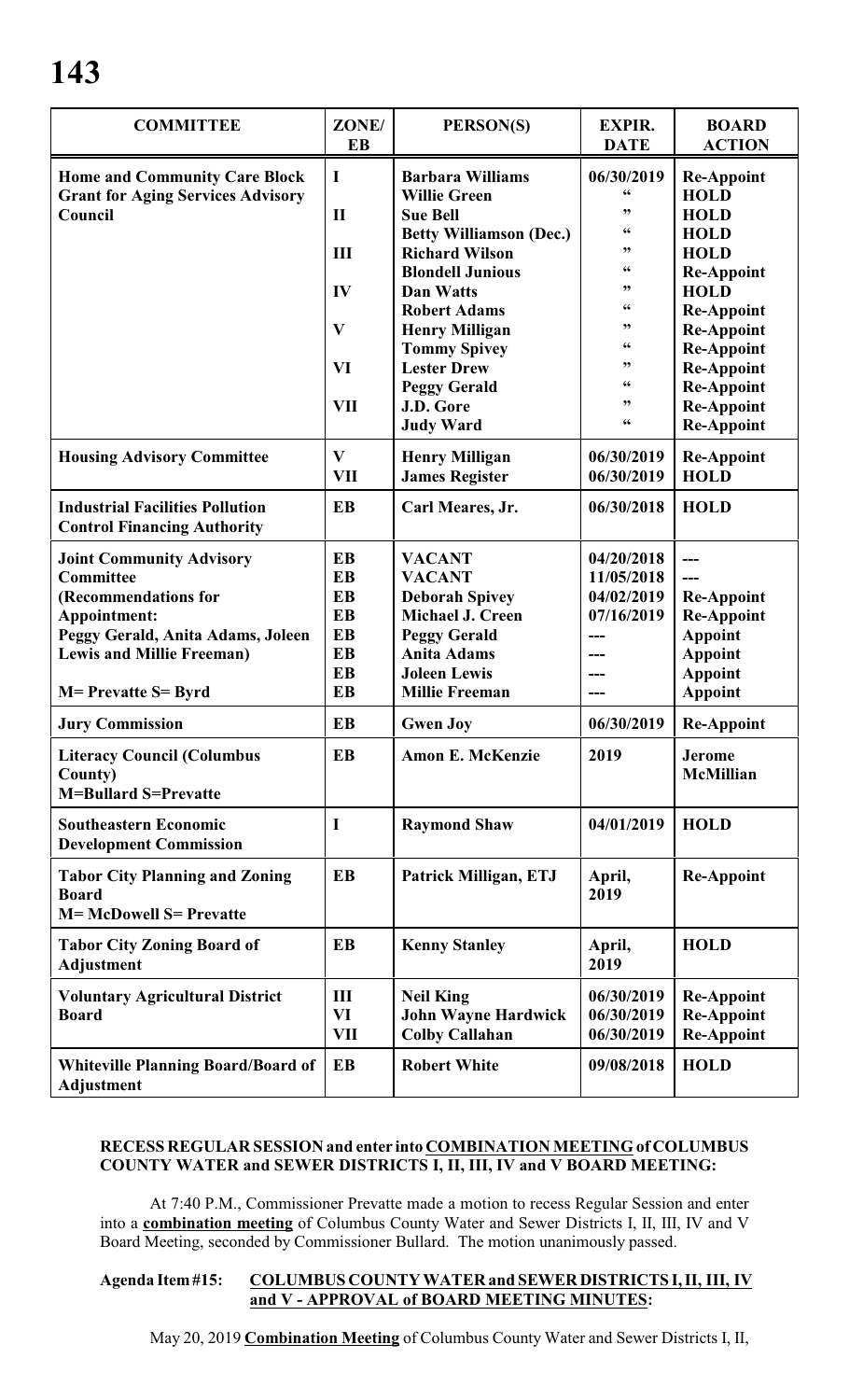III, IV and V Board Meeting **(5 sets)**

This information will be recorded in Minute Book Number 2 for each Water District, respectively.

#### **Agenda Item #16: COLUMBUS COUNTY WATER and SEWER DISTRICT I - WATER ASSET INVENTORY and ASSESSMENT OFFER and ACCEPTANCE for a STATE GRANT:**

Harold Nobles, Public Utilities Director, requested Board approval of the Offer and Acceptance Document, the Resolution and the Grant Project Ordinance.

This information will be recorded in Minute Book Numbed 2 for Columbus County Water and Sewer District I.

# **ADJOURN COMBINATION MEETING of COLUMBUS COUNTY WATER and SEWER DISTRICTS I, II, III, IV and V BOARD MEETING and resume REGULAR SESSION:**

At 7:41 P.M., Commissioner McDowell made a motion to adjourn the **combination meeting** of Columbus County Water and Sewer Districts I, II, III, IV and V Board Meeting and resume Regular Session, seconded by Commissioner Prevatte. The motion unanimously passed.

#### **Agenda Item #17: Consent Agenda Item:**

Commissioner Bullard made a motion to approve the following Tax Refunds and Releases, seconded by Commissioner Byrd. The motion unanimously passed.

| <b>Tax Refunds and Releases:</b> |  |  |
|----------------------------------|--|--|
|----------------------------------|--|--|

| <b>Property Value</b>                                                       |                        | Amount:            | \$8.05   |
|-----------------------------------------------------------------------------|------------------------|--------------------|----------|
| Buffkin, Evan                                                               | PROPERTY: 96268        | Total:             | \$9.45   |
| Value: \$13,200.00<br>2018<br>Year:                                         | 15-01057<br>Account:   | $Bill#$ :<br>96433 |          |
| Release value of SWMH. Torn down. Release Acme Delco(1.20) release Columbus |                        |                    |          |
| Rescue(.20)                                                                 |                        |                    |          |
| Property Value                                                              |                        | Amount:            | \$599.63 |
| Keen, Beulah E (DEC)                                                        | <b>PROPERTY: 12134</b> | Total:             | \$614.45 |
| Value: \$7,800.00<br>$09-18$<br>Year:                                       | Account:<br>06-04648   | $Bill#$ :<br>99999 |          |
| Release value sold at tax sale. Release Columbus Rescue(14.82)              |                        |                    |          |
| <b>Property Value</b>                                                       |                        | Amount:            | \$777.60 |
| Smith, Mary Emma Pierce(Heirs)                                              | <b>PROPERTY: 11937</b> | Total:             | \$796.80 |
| Value: \$12,000.00<br>Year: 09-16                                           | 06-33600<br>Account:   | $Bill#$ :<br>99999 |          |
| Release value sold at tax sale. Release Columbus Rescue(19.20)              |                        |                    |          |
| <b>Property Value</b>                                                       |                        | Amount:            | \$80.50  |
| Stephens, Merita                                                            | <b>PROPERTY: 11937</b> | Total:             | \$82.50  |
| Value: \$5,000.00<br>$17 - 18$<br>Year:                                     | 06-03377<br>Account:   | $Bill#$ :<br>99999 |          |
| Release value sold at tax sale. Release Columbus Rescue(2.00)               |                        |                    |          |
| Refunds                                                                     |                        | Amount:            | \$0.00   |
| Campbell, Willimenia & Emeka Butler                                         | <b>PROPERTY: 25499</b> | Total:             | \$113.00 |
| Value: \$0.00<br>Year:<br>2018                                              | Account:<br>13-02035   | $Bill#$ :<br>97765 |          |
| Refund user fee. Vacant.                                                    |                        |                    |          |
| Refunds                                                                     |                        | Amount:            | \$0.00   |
| Hooks, Sandra                                                               | <b>PROPERTY: 17490</b> | Total:             | \$116.00 |
| Value: \$0.00<br>2017<br>Year:                                              | 10-03624<br>Account:   | $Bill#$ :<br>68981 |          |
| Refund user fee. Vacant                                                     |                        |                    |          |
| User Fee                                                                    |                        | Amount:            | \$0.00   |
| Buffkin, Evan                                                               | PROPERTY: 87467        | Total:             | \$200.00 |
| Value: \$0.00<br>2018<br>Year:                                              | 15-01057<br>Account:   | Bill#: 96432       |          |
| Release user fee. Vacant                                                    |                        |                    |          |
| User Fee                                                                    |                        | Amount:            | \$0.00   |
| Buffkin, James Jr. & ronnie Keith                                           | <b>PROPERTY: 27818</b> | Total:             | \$200.00 |
| Value: \$0.00<br>2018<br>Year:                                              | 15-04370<br>Account:   | $Bill#$ :<br>96452 |          |
| Release user fee. Vacant                                                    |                        |                    |          |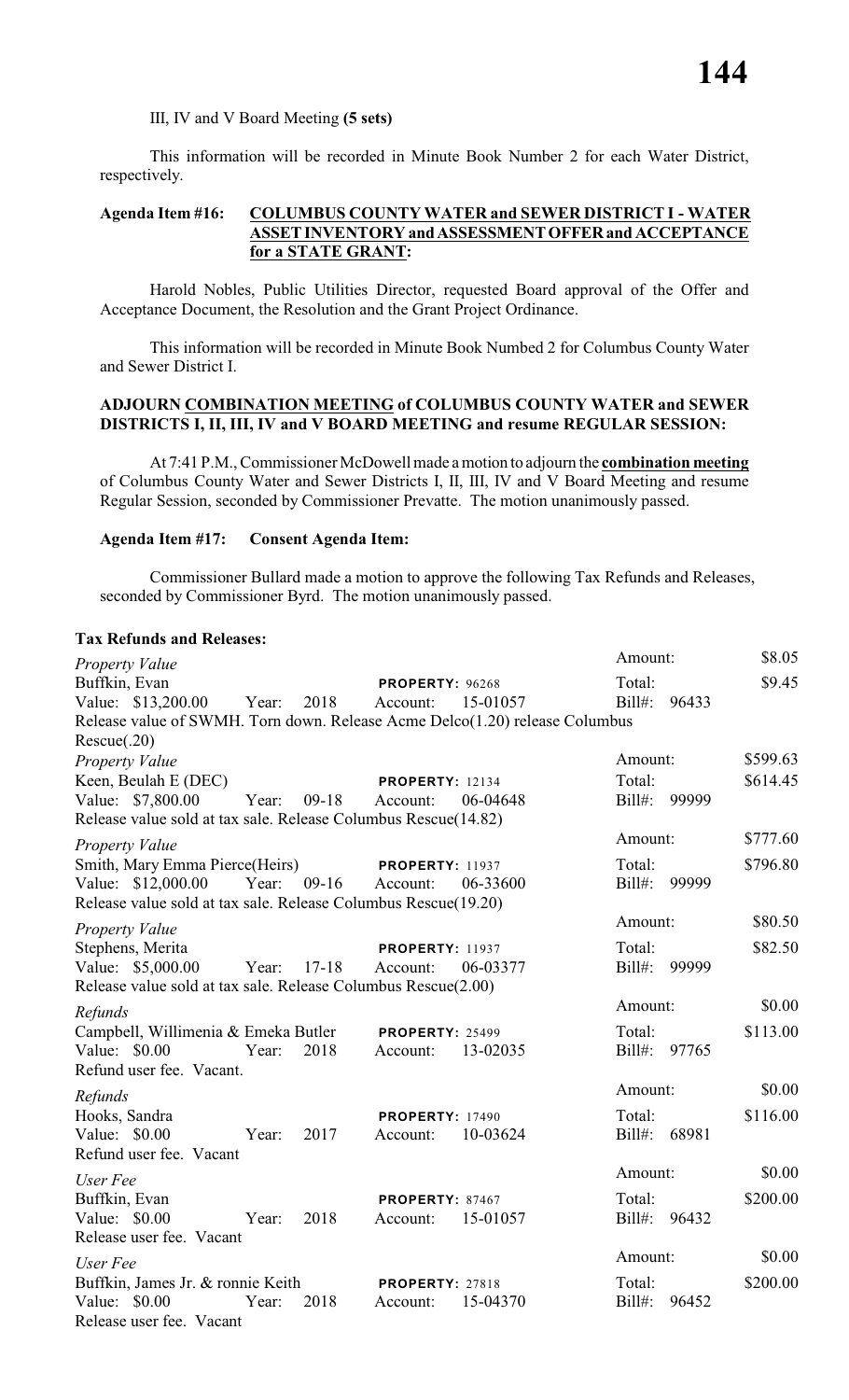# **145**

| User Fee                                                                                                                 |                                                | Amount:                                       | \$0.00               |
|--------------------------------------------------------------------------------------------------------------------------|------------------------------------------------|-----------------------------------------------|----------------------|
| Cromartie, Marcus<br>Value: \$0.00<br>2018<br>Year:<br>Release user fee. Double billed.                                  | PROPERTY: 89045<br>14-04747<br>Account:        | Total:<br>Bill#: 839                          | \$200.00             |
| User Fee<br>Davis, Lloyd & Vernall<br>Value: \$0.00<br>Year: 2018<br>Release user fee. Uses a commercial hauler.         | <b>PROPERTY: 79865</b><br>12-06233<br>Account: | Amount:<br>Total:<br>Bill#: 1498              | \$0.00<br>\$1,000.00 |
| User Fee<br>Dunson, Johnnie Lee<br>Value: \$0.00<br>Year: 2018<br>Release user fee. Vacant.                              | <b>PROPERTY: 75216</b><br>13-04443<br>Account: | Amount:<br>Total:<br>Bill#: 2818              | \$0.00<br>\$113.00   |
| User Fee<br>Faircloth, S J<br>Year: 2018<br>Value: \$0.00<br>Release user fee. Vacant.                                   | <b>PROPERTY: 15719</b><br>09-07920<br>Account: | Amount:<br>Total:<br>Bill#: 4204              | \$0.00<br>\$200.00   |
| User Fee<br>Fisher Brothers LLC<br>Value: \$0.00<br>Year: 2018<br>Release user fee. SWMH abandoned.                      | PROPERTY: 1604<br>01-07714<br>Account:         | Amount:<br>Total:<br>Bill#: 4834              | \$0.00<br>\$400.00   |
| User Fee<br>Fisher, John<br>Value: \$0.00 Year:<br>2018<br>Release user fee. Vacant.                                     | PROPERTY: 00000<br>01-01083<br>Account:        | Amount:<br>Total:<br>Bill#: 4870              | \$0.00<br>\$113.00   |
| User Fee<br>Freeman, Ernie D<br>Value: \$0.00 Year: 2018<br>Release user fee. Vacant                                     | PROPERTY: 26498<br>Account: 14-05064           | Amount:<br>Total:<br>Bill#: 5974              | \$0.00<br>\$200.00   |
| User Fee<br>Heitman, Henry Thomas IV<br>Value: \$0.00<br>$17-18$<br>Year:<br>Release user fee. Uses a commercial hauler  | <b>PROPERTY: 29481</b><br>15-02372<br>Account: | Amount:<br>Total:<br>99999<br>$Bill#$ :       | \$0.00<br>\$403.00   |
| User Fee<br>Howard, Eunice Bullard (Heirs)<br>Value: \$0.00 Year:<br>2018<br>Release user fee. Vacant 10+ years          | <b>PROPERTY: 14920</b><br>08-05406<br>Account: | Amount:<br>Total:<br>Bill#: 13078             | \$0.00<br>\$113.00   |
| User Fee<br>Jablonowski, Linda B & Joseph T<br>Value: \$0.00 Year:<br>2018<br>Release user fee. Vacant                   | <b>PROPERTY: 61639</b><br>13-21110<br>Account: | Amount:<br>Total:<br>Bill#: 13864             | \$0.00<br>\$200.00   |
| User Fee<br>Locklear, Roy G & Jane<br>Value: \$0.00<br>Year:<br>2018<br>Release user fee. Vacant.                        | <b>PROPERTY: 11368</b><br>06-02079<br>Account: | Amount:<br>Total:<br>Bill#: 18030             | \$0.00<br>\$200.00   |
| User Fee<br>Locklear, Roy Gene<br>Value: $$0.00$<br>Year:<br>2018<br>Release user fee. Vacant.                           | PROPERTY: 00000<br>06-23260<br>Account:        | Amount:<br>Total:<br>Bill#: 18031             | \$0.00<br>\$200.00   |
| User Fee<br>Mason, Shirley<br>Value: \$0.00<br>Year:<br>2018<br>Release user fee. Overbilled.                            | PROPERTY: 87786<br>13-01624<br>Account:        | Amount:<br>Total:<br>Bill#: 19568             | \$0.00<br>\$200.00   |
| User Fee<br>Parker, Arnold Lee & Catherine Parker<br>Value: $$0.00$<br>2018<br>Year:<br>Release user fee. Double billed. | <b>PROPERTY: 29177</b><br>15-03542<br>Account: | Amount:<br>Total:<br>Bill#: 24918             | \$0.00<br>\$200.00   |
| User Fee<br>Stocks, Reuben Darrell & Alice<br>Value: $$0.00$<br>2018<br>Year:                                            | PROPERTY: 87332<br>Account:<br>07-05754        | Amount:<br>Total:<br>$\text{Bill}$ :<br>99999 | \$0.00<br>\$400.00   |
|                                                                                                                          |                                                |                                               |                      |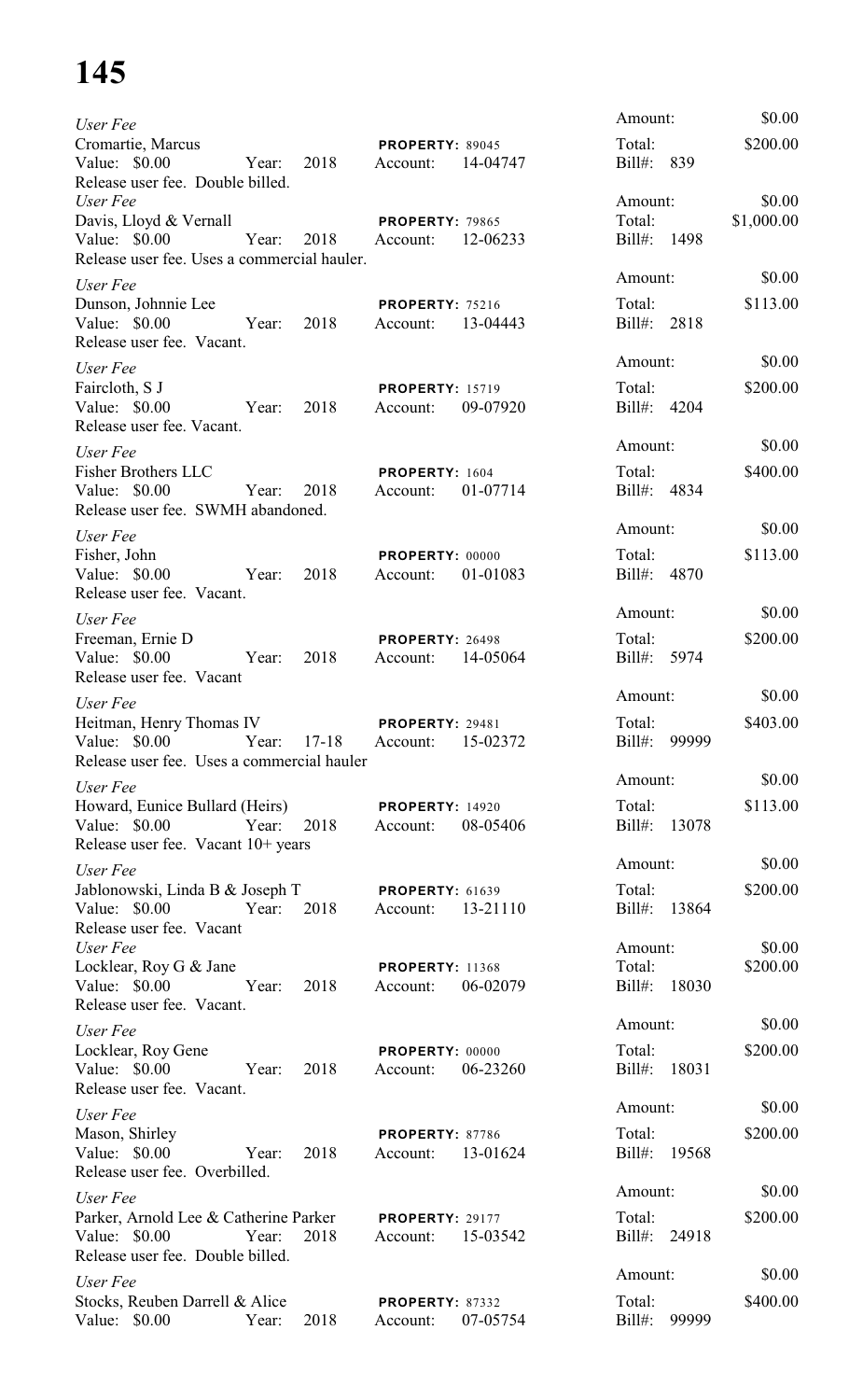| Release user fees.                       |       |      |                        |          |                    |          |
|------------------------------------------|-------|------|------------------------|----------|--------------------|----------|
| User Fee                                 |       |      |                        |          | Amount:            | \$0.00   |
| Washington, Billie & Nellie              |       |      | <b>PROPERTY: 85079</b> |          | Total:             | \$200.00 |
| Value: $$0.00$                           | Year: | 2018 | Account:               | 10-00151 | $Bill#$ :<br>39113 |          |
| Release user fee. Vacant                 |       |      |                        |          |                    |          |
| User Fee                                 |       |      |                        |          | Amount:            | \$0.00   |
| Wright, Willie & Diane                   |       |      | PROPERTY: 90144        |          | Total:             | \$200.00 |
| Value: $$0.00$                           | Year: | 2018 | Account:               | 11-03221 | $Bill#$ :<br>42169 |          |
| Release user fee. Billed on Act#11-01042 |       |      |                        |          |                    |          |
|                                          |       |      |                        |          |                    |          |

# **Agenda Item #18: PUBLIC INPUT**

Chairman Burroughs opened the floor for Public Input. The following spoke.

- 1. **Elton Ray Jacobs, P.O. Box 339, Bolton, NC 28423:** stated the following: -The North Carolina Department of Transportation presented a revised plan for Chauncey Town Road and Old Lake Road; -The revised plan was good, but we have other options; **and** -Please take your time, do not be hasty and let them react.
- 2. **Robert Eugene Adams, 233 Mt. Calvary Road, Clarkton, NC 28433:** stated the following:

-I have been attending your meetings for many years; -This Board has paid for many pay studies to be done and has never executed the pay studies to their fullest; **and**

3. I am requesting you consider your employees as assets and pay them accordingly.

# **Agenda Item #19: COMMENTS:**

Chairman Burroughs opened the floor for comments. The following spoke.

# B. **Board of Commissioners:**

- 1. **Commissioner Byrd:** stated the following: -A shooting occurred in Virginia Beach and the manner it was handled over television was beneficial to viewers; **and** -I would recommend that this method be practiced in the future.
- 2. **Vice Chairman Russ:** stated the following: -I make a motion that we prepare a Proclamation of Appreciation of Jamika Lynch who is the sex educator at Whiteville High School, no second was received and the motion died for a lack of a second;

-Everyone needs to recognize their employees;

-I attended an event at Southeastern Community College and they presented a Coordinator's Award to Samantha Alsup and we need to do a Proclamation of Appreciation;

# **MOTION:**

Vice Chairman Russ made a motion for a Proclamation of Appreciation to be prepared and presented to Samantha Alsup, at the June 17, 2019 meeting, seconded by Commissioner McDowell. The motion unanimously passed.

> -This is a planning grant for a 3 ½ mile bike and pedestrian trail for \$60,000 with a 12% match around the Lake, and is due in early August, and this is backed by the JOBS Foundation; **and**

-This afternoon, the Beaver Management Committee served a nice lunch.

3. **Commissioner McMillian:** stated the Board needs to take a strong look at the employee's salaries.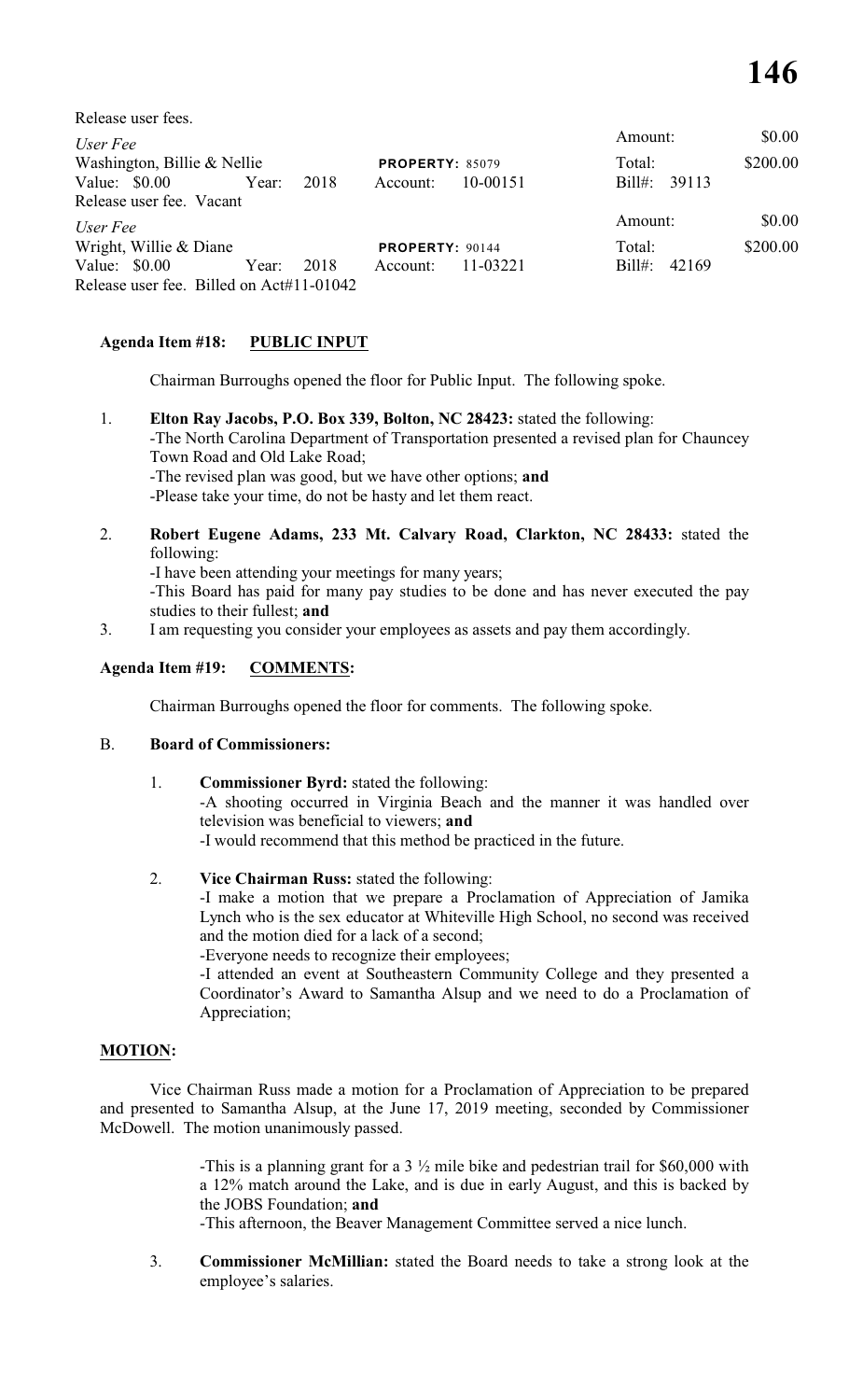# **147**

4. **Chairman Burroughs:** At the last meeting, we decided to table the item of Southeastern Community College using local funds for the President's salary, and we need to act on this matter tonight.

# **MOTION:**

Commissioner McDowell made a motion to give the opportunity to Southeastern Community College's Board of Trustees to use the local funds, up to twenty-five thousand and 00/100 (\$25,000.00) dollars, for the President's salary, seconded by Vice Chairman Russ. A roll-call vote was taken with the following results:

- **AYES:** Chairman Burroughs, Vice Chairman Russ, Commissioners McDowell, Bullard and McMillian; **and**
- **NAYS:** Commissioners Byrd and Prevatte.

The motion passes on a five  $(5)$  to two  $(2)$  vote.

# **AMENDED MOTION:**

After discussion was conducted relative to the dollar figure, Commissioner McDowell **amended** his motion to give the opportunity to Southeastern Community College's Board of Trustees to use the local funds, up to twenty thousand and 00/100 (\$20,000.00) dollars, for the President's salary, seconded by Vice Chairman Russ. A roll-call vote was taken with the following results:

- **AYES:** Chairman Burroughs, Vice Chairman Russ, Commissioners McDowell, Bullard and McMillian; **and**
- **NAYS:** Commissioners Byrd and Prevatte.

The **amended** motion passes on a five (5) to two (2) vote.

- 5. **Commissioner Prevatte:** stated the following: -We are going through a new Medicaid reform again; -We are looking at a standard plan and a tailored plan; -We are kept abreast by the Department of Health and Human Services; **and** -Keep people in Virginia Beach and our county families in our prayers.
- 6. **Commissioner Bullard:** We need to pray for our County.
- 7. **Commissioner McDowell:** stated the following:
	- 1. We all need to pray for Columbus County;
	- 2. This Board needs to decide on the radio coverage; **and**
	- 3. I would like to stress the importance of the census which is direct line to the federal funding.
- 8. **Chairman Burroughs:** stated the following:

-I have been discussing Workers Compensation insurance with Stuart Carroll, Purchasing Director, and a possible savings of \$158,000, if we move to another agency; **and**

# **MOTION:**

After discussion was conducted, Commissioner Bullard made a motion to move the Workers Compensation insurance to another agency unless we don't save money, seconded by Commissioner McDowell. The motion unanimously passed.

> -We need to set the date for the next Budget Workshop. After discussion was conducted, the next Budget Workshop will be held on Monday, June 10, 2019, at 6:00 P.M.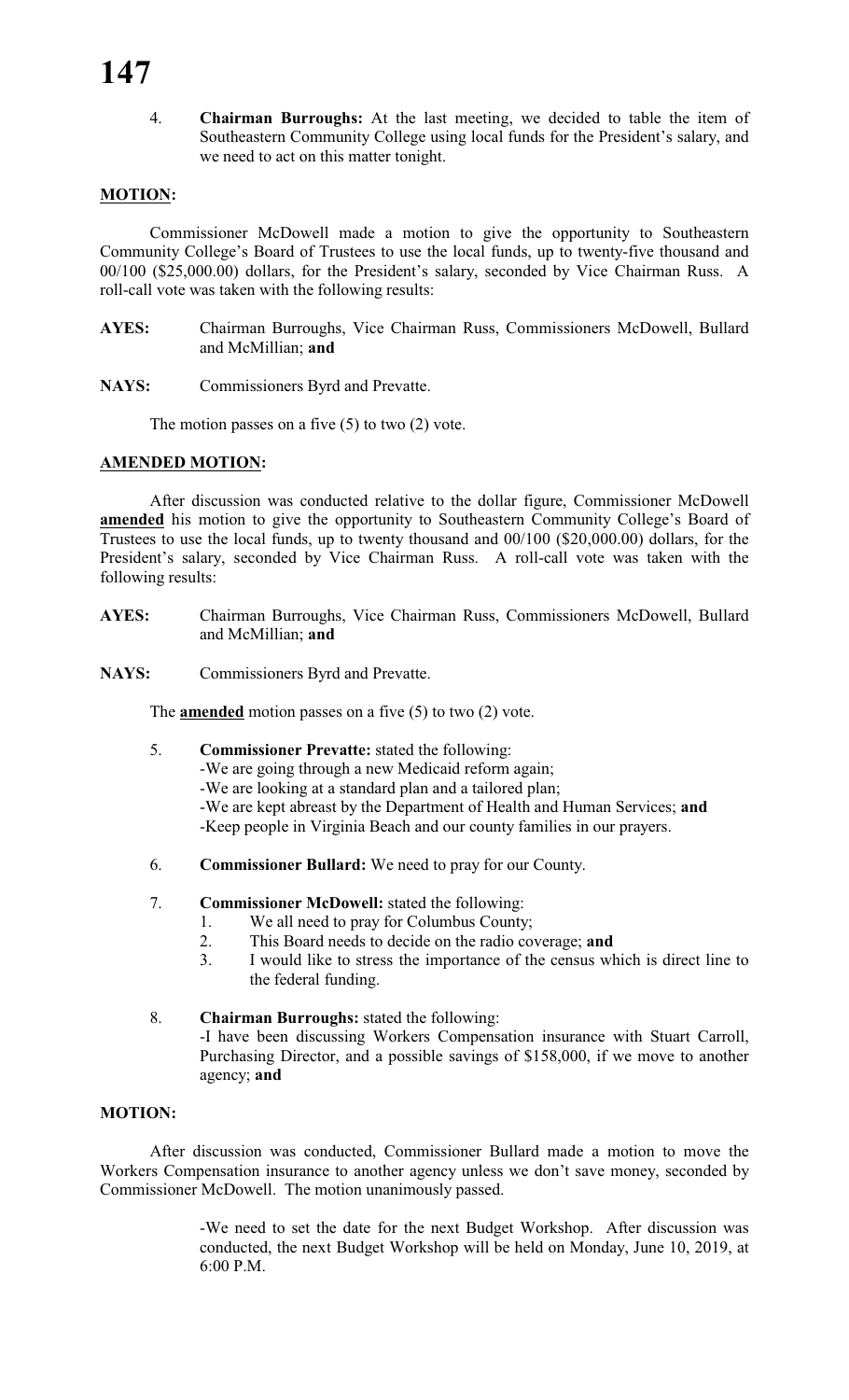# **RECESS REGULAR SESSION and enter into CLOSED SESSION in ACCORDANCE with N.C.G.S. § 143-318.11(a) (3) ATTORNEY-CLIENT PRIVILEGE, (5) (I) REAL ESTATE and (6) PERSONNEL:**

At 8:37 P.M., Commissioner Prevatte made a motion to recess Regular Session and enter into Closed Session in accordance with N.C.G.S. § 143-318.11(a) (3) Attorney-Client Privilege, (5) (ii) Real Estate and (6) Personnel, after a five (5) minute recess, seconded by Commissioner Byrd. The motion unanimously passed.

## **Agenda Item #20: CLOSED SESSION in ACCORDANCE with N.C.G.S. § 143- 318.11(a) (3) ATTORNEY-CLIENT PRIVILEGE, (5) (I) REAL ESTATE and (6) PERSONNEL:**

No action was taken.

# **ADJOURN CLOSED SESSION and resume REGULAR SESSION:**

At 9:23 P.M., Commissioner Prevatte made a motion to adjourn Closed Session and resume Regular Session, seconded by Commissioner Byrd. The motion unanimously passed.

# **READING and APPROVAL of CLOSED SESSION GENERAL ACCOUNT:**

Chairman Burroughs requested Amanda B. Prince, County Attorney, to orally read the Closed Session General Account. Ms. Prince orally read the following: *"The Commissioners discussed matters pending litigation with the County Attorney. The Commissioners discussed personnel matters and real estate matters with the County Manager. No decisions or actions were taken"*.

Commissioner Byrd made a motion to approve the Closed Session General Account, seconded by Commissioner McMillian. The motion unanimously passed.

# **MOTION:**

Commissioner McDowell made a motion to accept the North Carolina Department of Transportation's offer of seventy-eight thousand, nine hundred fifty and 00/100 (\$78,950.00) dollars for the property at the Library, seconded by Commissioner Bullard. The motion unanimously passed.

# **Agenda Item #21: ADJOURNMENT:**

At 9:23 P.M., Commissioner Prevatte made a motion to adjourn, seconded by Commissioner McMillian. The motion unanimously passed.

# **APPROVED:**

**\_\_\_\_\_\_\_\_\_\_\_\_\_\_\_\_\_\_\_\_\_\_\_\_\_\_\_\_ \_\_\_\_\_\_\_\_\_\_\_\_\_\_\_\_\_\_\_\_\_\_\_\_\_\_\_\_\_\_\_ JUNE B. HALL, Clerk to Board TRENT BURROUGHS, Chairman**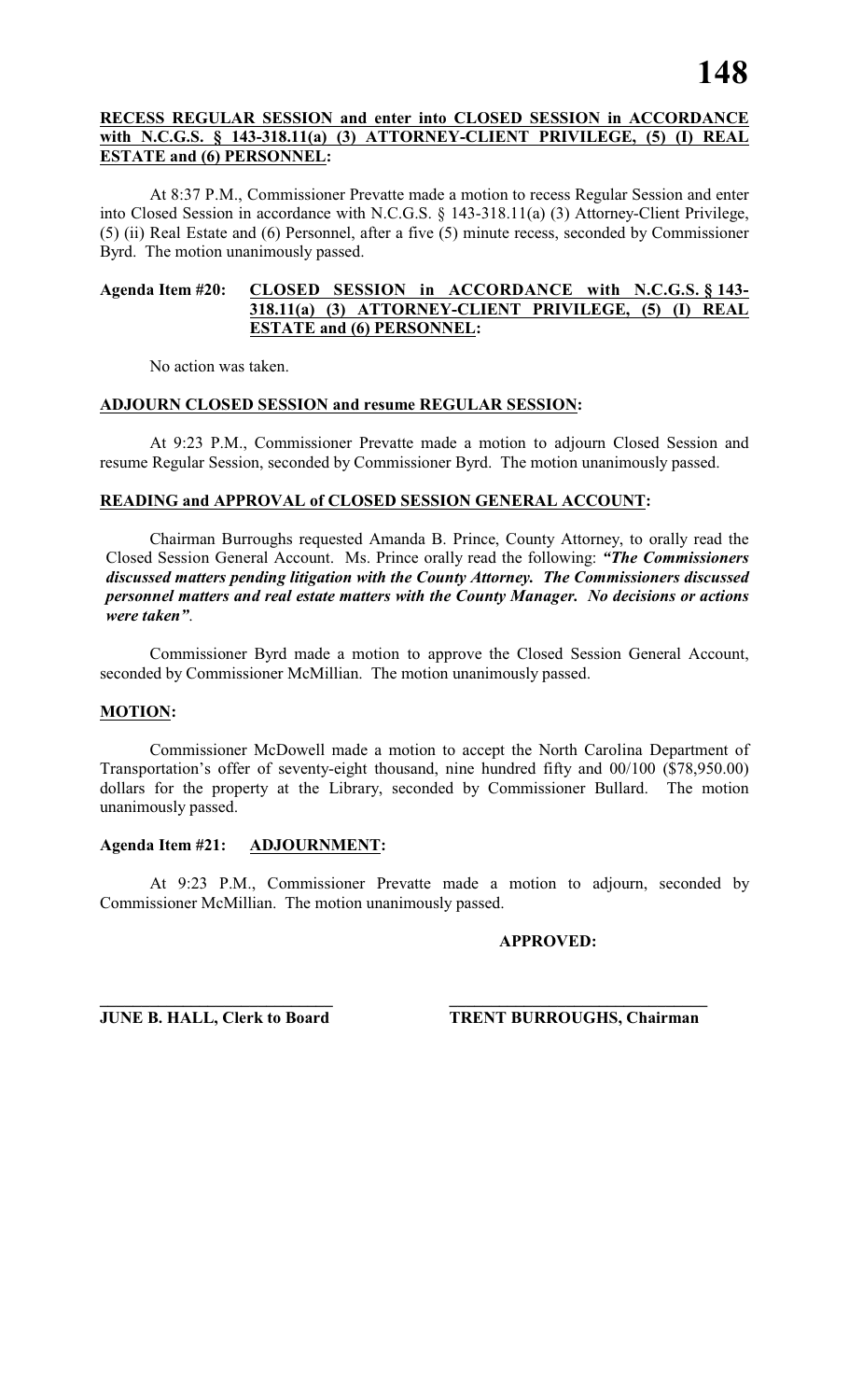# **COLUMBUS COUNTY WATER and SEWER DISTRICTS I, II, III, IV AND V COMBINATION BOARD MEETING Monday, June 03, 2019 7:40 P.M.**

The Honorable Columbus County Commissioners met on the above stated date and at the above stated time in the Dempsey B. Herring Courthouse Annex Building, located at 112 West Smith Street, Whiteville, North Carolina, to act as the Columbus County Water and Sewer District I Board.

#### **COMMISSIONERS PRESENT: APPOINTEES PRESENT:**

Giles E. Byrd Ricky Bullard Charles T. McDowell

**Trent Burroughs, Chairman** Mike Stephens, **County Manager** P. Edwin Russ, Vice-Chairman Amanda B. Prince, County Attorney Jerome McMillian June B. Hall, **Clerk to the Board** James E. Prevatte Bobbie Faircloth, **Finance Officer**

# **MEETING CALLED TO ORDER:**

At 7:40 P.M., Chairman Trent Burroughs called the **combination meeting** of Columbus County Water and Sewer Districts I, II, III, IV and V Board Meeting to order.

# **Agenda Item #15: COLUMBUS COUNTY WATER and SEWER DISTRICTS I, II, III, IV and V - APPROVAL of BOARD MEETING MINUTES:**

May 20, 2019 **Combination Meeting** of Columbus County Water and Sewer Districts I, II, III, IV and V Board Meeting **(5 sets)**

Commissioner McDowell made a motion to approve the May 20, 2019 Columbus County Water and Sewer District I Board Meeting Minutes, as recorded, seconded by Commissioner Prevatte. The motion unanimously passed.

# **Agenda Item #16: COLUMBUS COUNTY WATER and SEWER DISTRICT I - WATER ASSET INVENTORY and ASSESSMENT OFFER and ACCEPTANCE for a STATE GRANT:**

Harold Nobles, Public Utilities Director, requested Board approval of the Offer and Acceptance Document, the Resolution and the Grant Project Ordinance.

Commissioner Bullard made a motion to accept the Funding Offer and Acceptance of one hundred fifty thousand and  $00/100$  (\$150,000.00) dollars, with a five (5%) percent match of two thousand, two hundred fifty and 00/100 (\$2,250.00) dollars, from State of North Carolina, Department of Environmental Quality, Division of Water Infrastructure, for a Asset Inventory and Assessment Grant (AIA), and approval of the following Resolution by governing Body of Recipient and Grant Project Ordinance, seconded by Commissioner McMillian. The motion unanimously passed.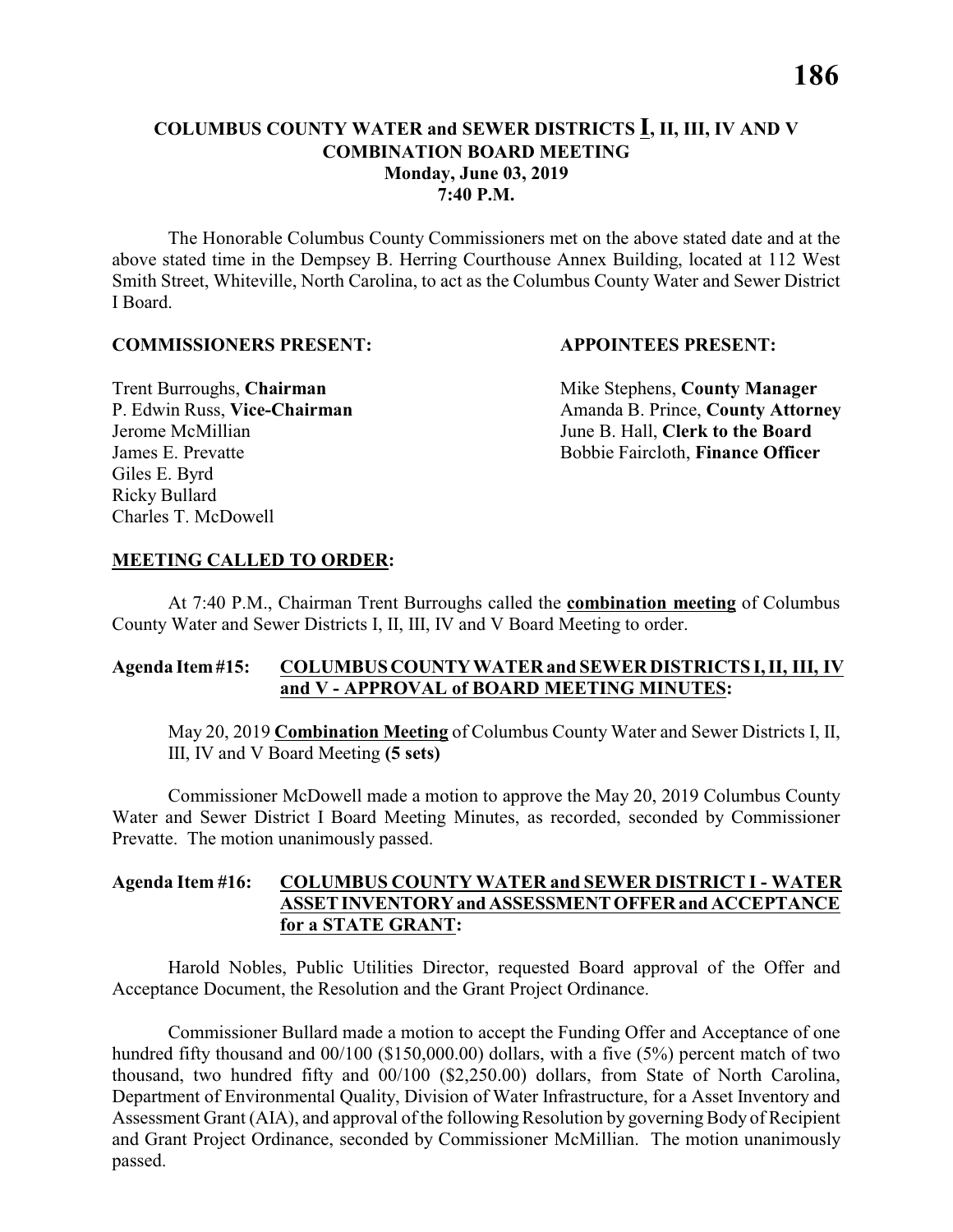#### **RESOLUTION BY GOVERNING BODY OF APPLICANT**

**WHEREAS,** the North Carolina General Statutes Chapter 159G has created Asset Inventory and Assessment Grants to assist eligible units of government with meeting their water infrastructure needs; **and**

**WHEREAS,** the North Carolna Department of Environmental Quality has offered a State Reserve Grant in the amount of \$150,000 to perform asset inventory and assessment work; **and**

**WHEREAS,** the Columbus County Water District I intends to perform said project in accordance with the ageed scope of work.

# **NOW THEREFORE BE IT RESOLVED, BY THE BOARD OF COMMISSIONERS OF COLUMBUS COUNTY:**

That Columbus County Water District I does hereby accept the State Reserve Grant offer of \$150,000.

That the Columbus County Water District I does hereby give assurance to the North Carolina Department of Environmental Quality that any Conditions or Assurances contained in the Award offer will be adhered to.

That Mike Stephens, County Manager, and successors so titled, is hereby authorized and directed to furnish such information as the appropriate State agency may request in connection with such application or the project; to make the assurances as contained above; and to execute such other documents as may be required by the Division of Water Infrastructure.

**ADOPTED** this the 3rd day of June, 2019 at Whiteville, North Carolina.

# **COLUMBUS COUNTY BOARD OF COMMISSIONERS** /s/ **G. TRENT BURROUGHS, Chairman**

# **CERTIFICATION BY RECORDING OFFICER**

The undersigned duly qualified and acting Clerk of the Columbus County Board of Commissioners does hereby certify: That the above/attached Resolution is a true and correct copy of the Resolution authorizing the filing of an application with the State of North Carolina, as regularly adopted at a legally convened meeting of the Columbus County Board of Commissioners duly held on the 3rd day of June, 2019; and, further, that such Resolution has been fully recorded in the journal of proceeding and records in my office.

**IN WITNESS WHEREOF,** I have hereunto set my hand this 3rd day of June, 2019.

# /s/ **JUNE B. HALL, Clerk**

# **COLUMBUS COUNTY NORTH CAROLINA DEPARTMENT OF ENVIRONMENTAL QUALITY (DEQ) WATER INFRASTRUCTURE FUND WD-I WATER ASSET INVENTORY AND ASSESSMENT PROJECT**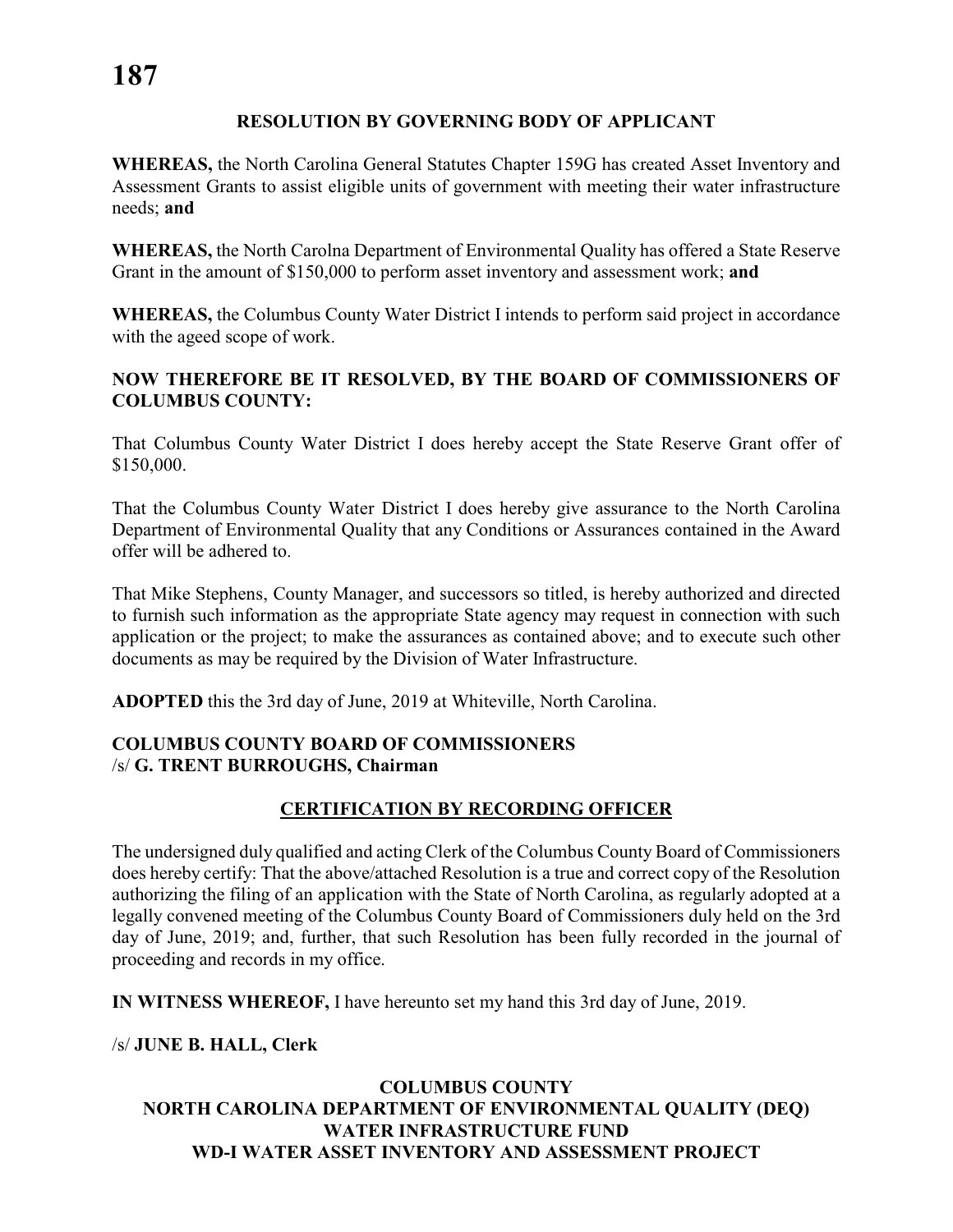## **GRANT PROJECT ORDINANCE No. H-AIA-D-19-0154 Adoption Date: June 03, 2019**

**BE IT ORDAINED** by the Board of Commissioners of the County of Columbus, North Carolina, that pursuant to Section 159-13.2 of the General Statutes of North Carolina, the following Grant Project Ordinance is **HEREBY ADOPTED**:

**SECTION 1.** The project authorized is the Water District I Water Asset Inventory and Assessment Grant Project. Program funds asre to be used to perform an assest inventory and assessment of the water district.

**SECTION 2.** The project director is hereby directed to proceed with the implementation of such project.

**SECTION 3.** The project will be executed during fiscal years 2019/2020.

**SECTION 4.** The following revenues are anticipated to be available to the County to complete the project as of July 2019.

| <b>ACCOUNT NUMBER</b> | <b>TITLE</b>                                                               | <b>AMOUNT</b> |
|-----------------------|----------------------------------------------------------------------------|---------------|
| 88-3723-330025        | NC Department of Environmental Quality<br>(DEQ) Water Infrastructure Funds | \$150,000     |
| 88-38230-330010       | <b>County Match</b>                                                        | \$7,500       |
| <b>TOTAL:</b>         |                                                                            | \$157,500     |

**SECTION 5.** The following amounts are appropriated for the project:

| <b>ACCOUNT NUMBER</b> | <b>TITLE</b>      | <b>AMOUNT</b> |
|-----------------------|-------------------|---------------|
| 88-7140-519000        | Grant Fee DEQ     | \$2,250       |
| 88-7140-519001        | Green Engineering | \$155,250     |
| <b>TOTAL:</b>         |                   | \$157,500     |

**SECTION 6:** The Finance Officer is directed to report quarterly on the financial status of this project. She shall keep the Governing Body informed at each regular meeting of any unusual occurrences.

**SECTION 7:** Copies of the Grant Project Ordinance shall be made available to the Finance Officer and Project Manager for direction in carrying out this project.

**ADOPTED** this the 3rd day of June 2019.

# **COLUMBUS COUNTY BOARD OF COMMISSIONERS**

 **ATTESTED BY:**

/s/ **G. TRENT BURROUGHS, Chairman** /s/ **June B. Hall, Clerk to Board**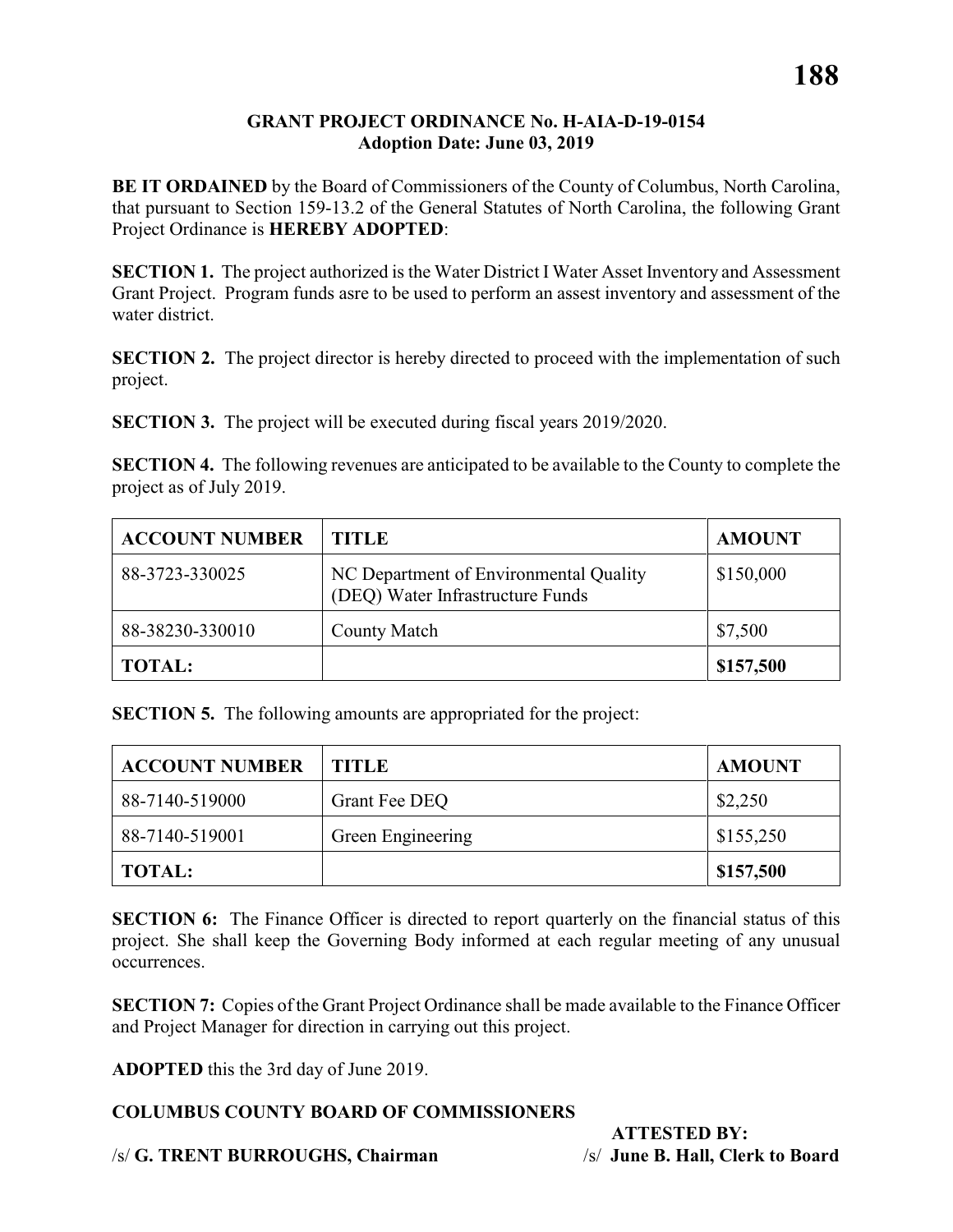# **ADJOURNMENT:**

At 7:41 P.M., Commissioner McDowell made a motion to adjourn, seconded by Commissioner Russ. The motion unanimously passed.

\_\_\_\_\_\_\_\_\_\_\_\_\_\_\_\_\_\_\_\_\_\_\_\_\_\_\_\_\_ \_\_\_\_\_\_\_\_\_\_\_\_\_\_\_\_\_\_\_\_\_\_\_\_\_\_\_\_\_\_\_\_\_\_\_

**APPROVED:**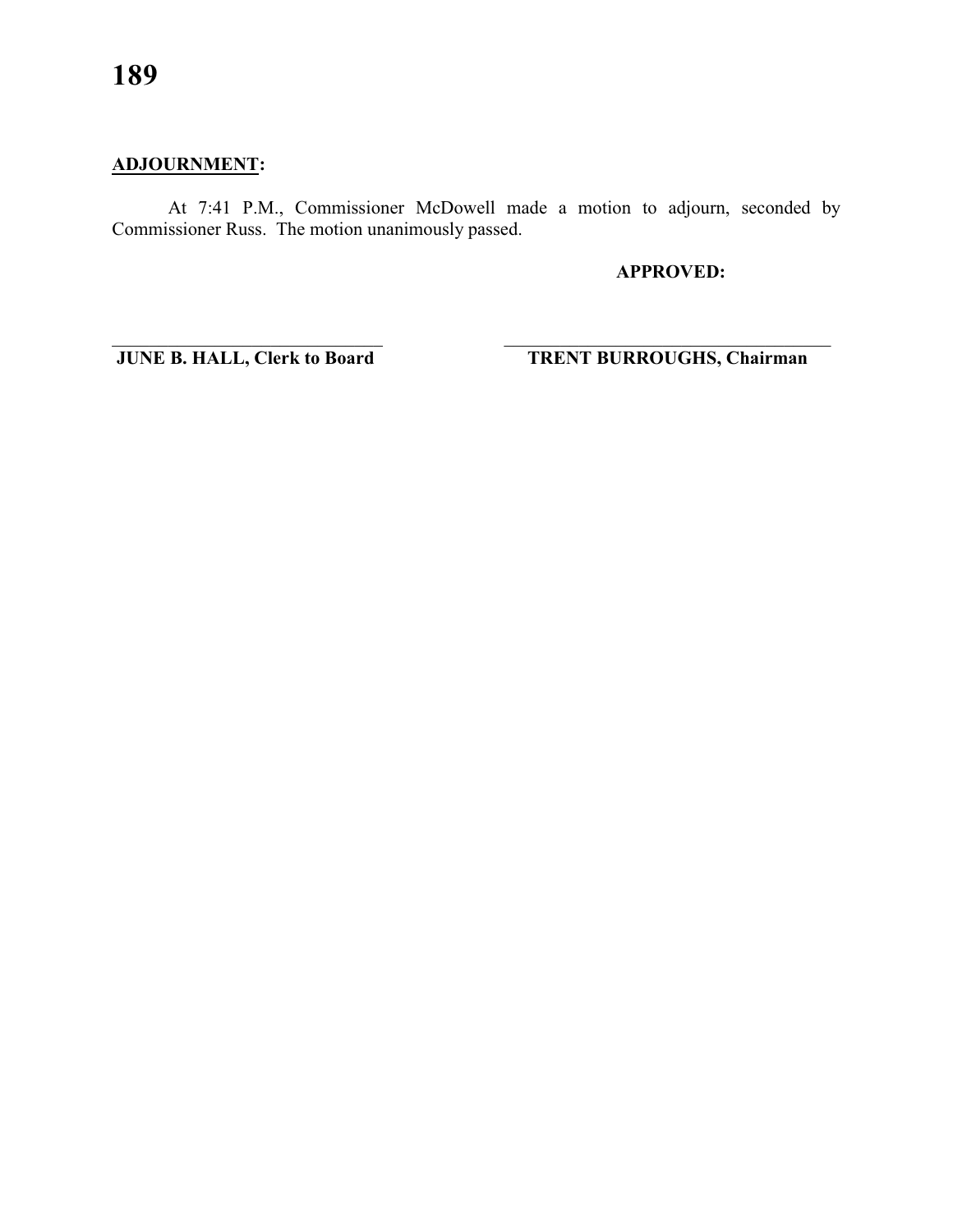# **COLUMBUS COUNTY WATER and SEWER DISTRICTS I, II, III, IV AND V COMBINATION BOARD MEETING Monday, June 03, 2019 7:40 P.M.**

The Honorable Columbus County Commissioners met on the above stated date and at the above stated time in the Dempsey B. Herring Courthouse Annex Building, located at 112 West Smith Street, Whiteville, North Carolina, to act as the Columbus County Water and Sewer District II Board.

#### **COMMISSIONERS PRESENT: APPOINTEES PRESENT:**

Giles E. Byrd Ricky Bullard Charles T. McDowell

**Trent Burroughs, Chairman** Mike Stephens, **County Manager** P. Edwin Russ, Vice-Chairman Amanda B. Prince, County Attorney Jerome McMillian June B. Hall, **Clerk to the Board** James E. Prevatte Bobbie Faircloth, **Finance Officer**

# **MEETING CALLED TO ORDER:**

At 7:40 P.M., Chairman Trent Burroughs called the **combination meeting** of Columbus County Water and Sewer Districts I, II, III, IV and V Board Meeting to order.

# **Agenda Item #15: COLUMBUS COUNTY WATER and SEWER DISTRICTS I, II, III, IV and V - APPROVAL of BOARD MEETING MINUTES:**

May 20, 2019 **Combination Meeting** of Columbus County Water and Sewer Districts I, II, III, IV and V Board Meeting **(5 sets)**

Commissioner McDowell made a motion to approve the May 20, 2019 Columbus County Water and Sewer District II Board Meeting Minutes, as recorded, seconded by Commissioner Prevatte. The motion unanimously passed.

# **ADJOURNMENT:**

At 7:41 P.M., Commissioner McDowell made a motion to adjourn, seconded by Commissioner Russ. The motion unanimously passed.

\_\_\_\_\_\_\_\_\_\_\_\_\_\_\_\_\_\_\_\_\_\_\_\_\_\_\_\_\_ \_\_\_\_\_\_\_\_\_\_\_\_\_\_\_\_\_\_\_\_\_\_\_\_\_\_\_\_\_\_\_\_\_\_\_

**APPROVED:**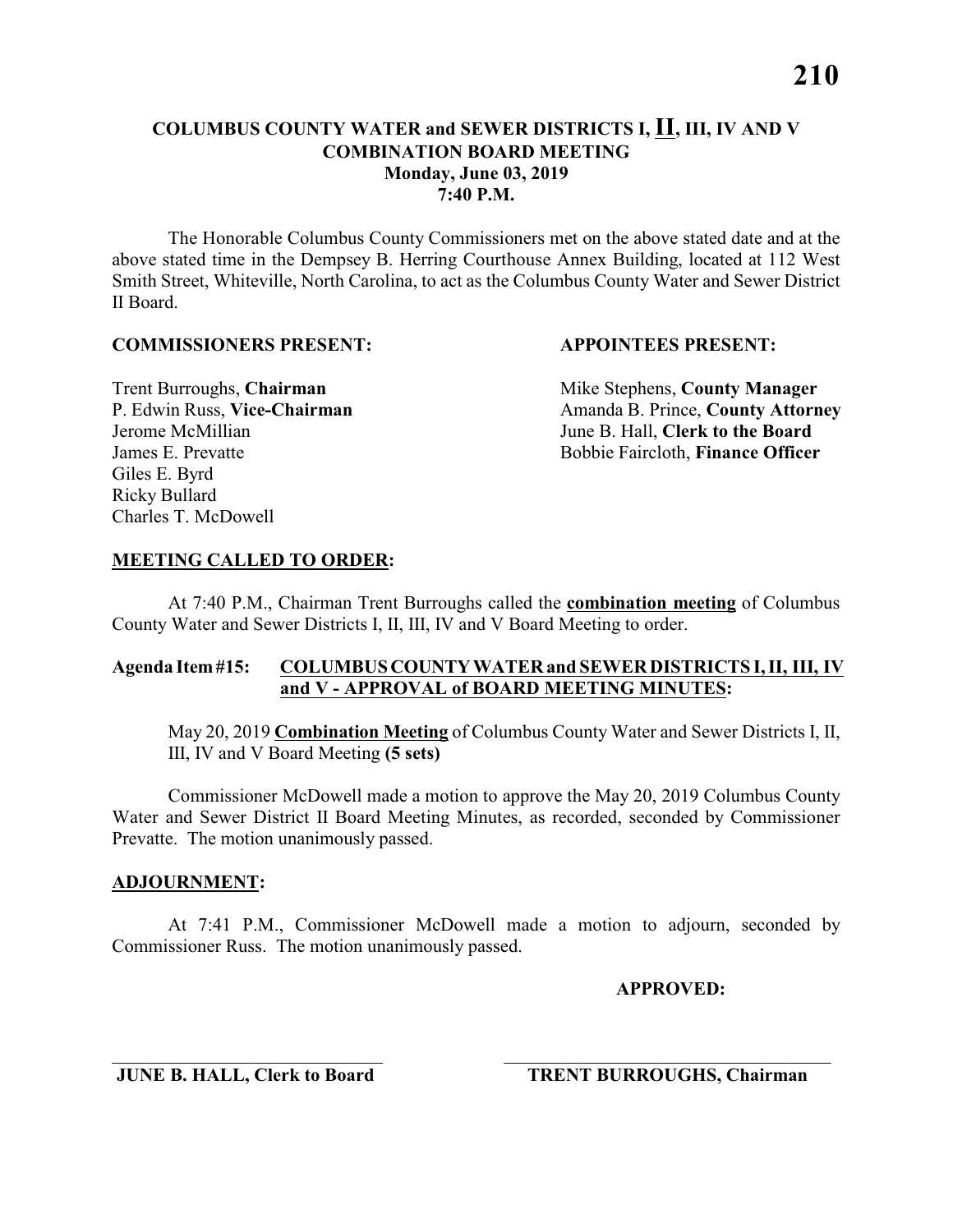The Honorable Columbus County Commissioners met on the above stated date and at the above stated time in the Dempsey B. Herring Courthouse Annex Building, located at 112 West Smith Street, Whiteville, North Carolina, to act as the Columbus County Water and Sewer District III Board.

#### **COMMISSIONERS PRESENT: APPOINTEES PRESENT:**

Giles E. Byrd Ricky Bullard Charles T. McDowell

**Trent Burroughs, Chairman** Mike Stephens, **County Manager** P. Edwin Russ, Vice-Chairman Amanda B. Prince, County Attorney Jerome McMillian June B. Hall, **Clerk to the Board** James E. Prevatte Bobbie Faircloth, **Finance Officer**

# **MEETING CALLED TO ORDER:**

At 7:40 P.M., Chairman Trent Burroughs called the **combination meeting** of Columbus County Water and Sewer Districts I, II, III, IV and V Board Meeting to order.

# **Agenda Item #15: COLUMBUS COUNTY WATER and SEWER DISTRICTS I, II, III, IV and V - APPROVAL of BOARD MEETING MINUTES:**

May 20, 2019 **Combination Meeting** of Columbus County Water and Sewer Districts I, II, III, IV and V Board Meeting **(5 sets)**

Commissioner McDowell made a motion to approve the May 20, 2019 Columbus County Water and Sewer District III Board Meeting Minutes, as recorded, seconded by Commissioner Prevatte. The motion unanimously passed.

#### **ADJOURNMENT:**

At 7:41 P.M., Commissioner McDowell made a motion to adjourn, seconded by Commissioner Russ. The motion unanimously passed.

\_\_\_\_\_\_\_\_\_\_\_\_\_\_\_\_\_\_\_\_\_\_\_\_\_\_\_\_\_ \_\_\_\_\_\_\_\_\_\_\_\_\_\_\_\_\_\_\_\_\_\_\_\_\_\_\_\_\_\_\_\_\_\_\_

**APPROVED:**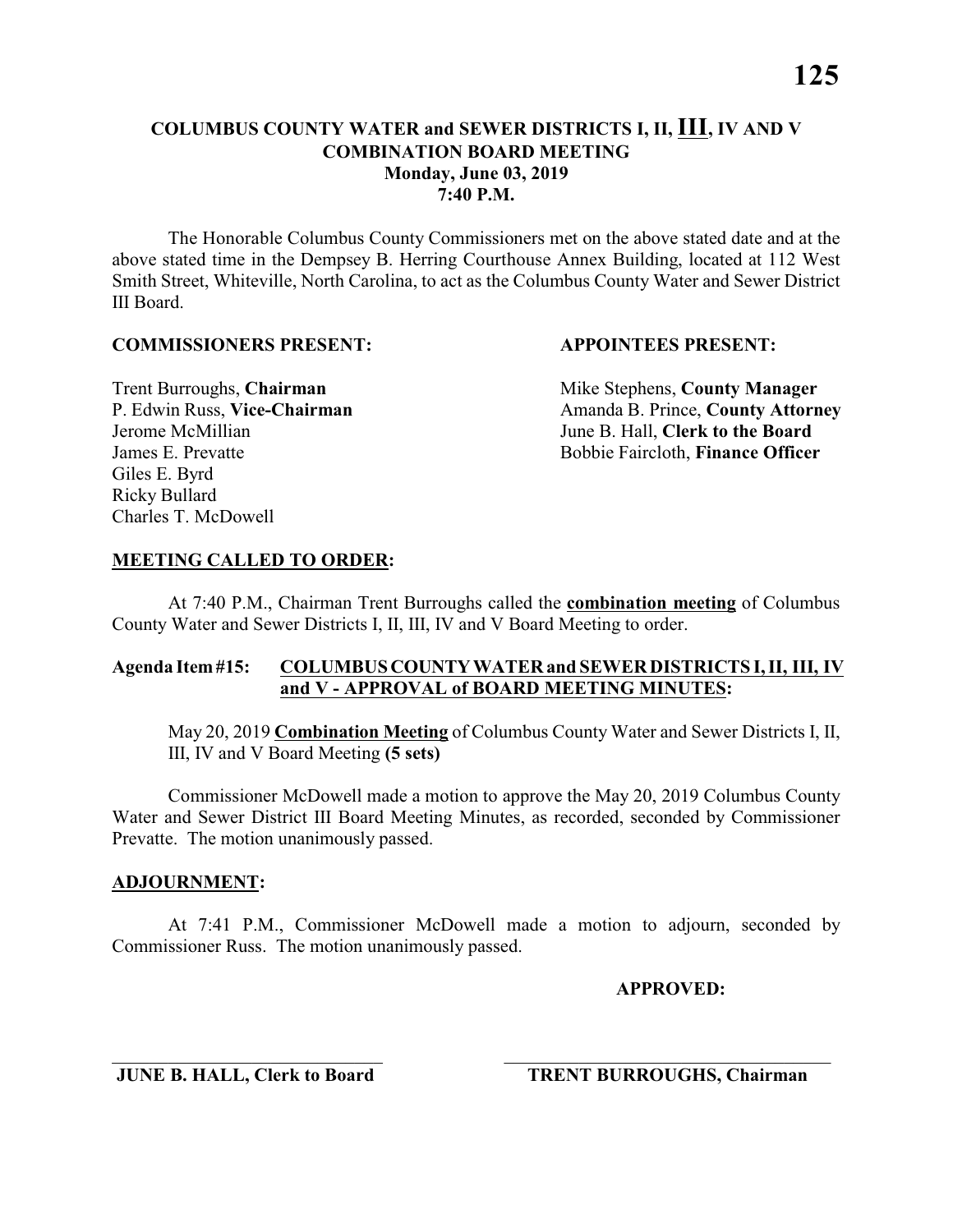# **COLUMBUS COUNTY WATER and SEWER DISTRICTS I, II, III, IV AND V COMBINATION BOARD MEETING Monday, June 03, 2019 7:40 P.M.**

The Honorable Columbus County Commissioners met on the above stated date and at the above stated time in the Dempsey B. Herring Courthouse Annex Building, located at 112 West Smith Street, Whiteville, North Carolina, to act as the Columbus County Water and Sewer District IV Board.

#### **COMMISSIONERS PRESENT: APPOINTEES PRESENT:**

Giles E. Byrd Ricky Bullard Charles T. McDowell

**Trent Burroughs, Chairman** Mike Stephens, **County Manager** P. Edwin Russ, Vice-Chairman Amanda B. Prince, County Attorney Jerome McMillian June B. Hall, **Clerk to the Board** James E. Prevatte Bobbie Faircloth, **Finance Officer**

# **MEETING CALLED TO ORDER:**

At 7:40 P.M., Chairman Trent Burroughs called the **combination meeting** of Columbus County Water and Sewer Districts I, II, III, IV and V Board Meeting to order.

# **Agenda Item #15: COLUMBUS COUNTY WATER and SEWER DISTRICTS I, II, III, IV and V - APPROVAL of BOARD MEETING MINUTES:**

May 20, 2019 **Combination Meeting** of Columbus County Water and Sewer Districts I, II, III, IV and V Board Meeting **(5 sets)**

Commissioner McDowell made a motion to approve the May 20, 2019 Columbus County Water and Sewer District IV Board Meeting Minutes, as recorded, seconded by Commissioner Prevatte. The motion unanimously passed.

#### **ADJOURNMENT:**

At 7:41 P.M., Commissioner McDowell made a motion to adjourn, seconded by Commissioner Russ. The motion unanimously passed.

\_\_\_\_\_\_\_\_\_\_\_\_\_\_\_\_\_\_\_\_\_\_\_\_\_\_\_\_\_ \_\_\_\_\_\_\_\_\_\_\_\_\_\_\_\_\_\_\_\_\_\_\_\_\_\_\_\_\_\_\_\_\_\_\_

**APPROVED:**